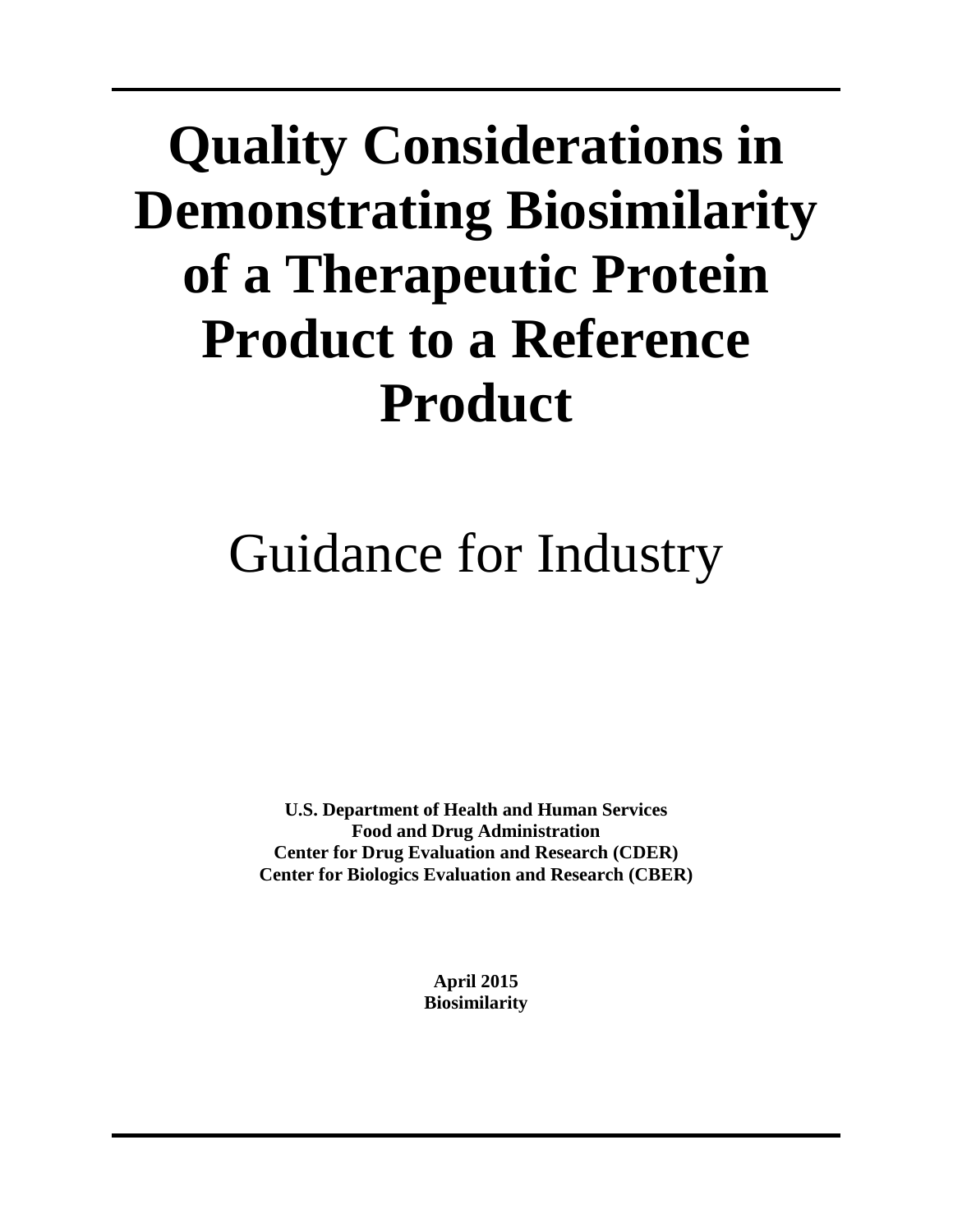# Quality Considerations in Demonstrating Biosimilarity of a Therapeutic Protein Product to a Reference Product

## Guidance for Industry

*Additional copies are available from:*

*Office of Communications, Division of Drug Information Center for Drug Evaluation and Research Food and Drug Administration 10001 New Hampshire Ave., Hillandale Bldg., 4th Floor Silver Spring, MD 20993-0002 Phone: 855-543-3784 or 301-796-3400; Fax: 301-431-6353 Email: druginfo@fda.hhs.gov <http://www.fda.gov/Drugs/GuidanceComplianceRegulatoryInformation/Guidances/default.htm>*

*and/or*

*Office of Communication, Outreach and Development Center for Biologics Evaluation and Research Food and Drug Administration 10903 New Hampshire Ave., Bldg. 71, Room 3128 Silver Spring, MD 20993-0002 Phone: 800-835-4709 or 240-402-7800 Email: ocod@fda.hhs.gov <http://www.fda.gov/BiologicsBloodVaccines/GuidanceComplianceRegulatoryInformation/Guidances/default.htm>* 

> **U.S. Department of Health and Human Services Food and Drug Administration Center for Drug Evaluation and Research (CDER) Center for Biologics Evaluation and Research (CBER)**

> > **April 2015 Biosimilarity**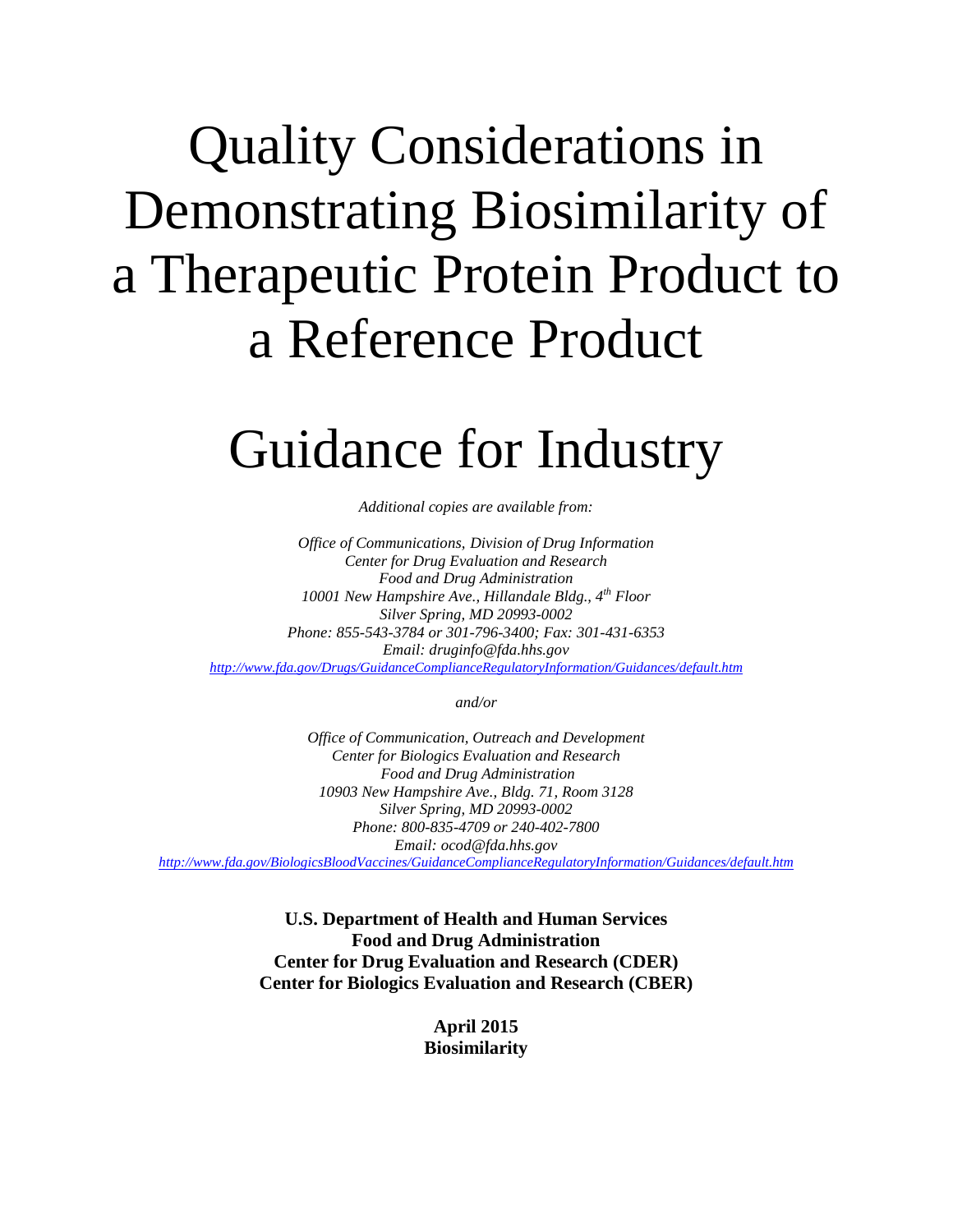#### **TABLE OF CONTENTS**

| I.                     |                                                                |
|------------------------|----------------------------------------------------------------|
| II.                    |                                                                |
| Ш.                     |                                                                |
| IV.                    |                                                                |
| $\mathbf{V}_{\bullet}$ | <b>FACTORS FOR CONSIDERATION IN ASSESSING WHETHER PRODUCTS</b> |
| A.                     |                                                                |
| В.                     |                                                                |
| $\mathbf{C}$ .         |                                                                |
| D.                     |                                                                |
| E.                     |                                                                |
| F.                     |                                                                |
| G.                     |                                                                |
| Н.                     |                                                                |
| I.                     |                                                                |
| VI.                    |                                                                |
| VII.                   |                                                                |
|                        |                                                                |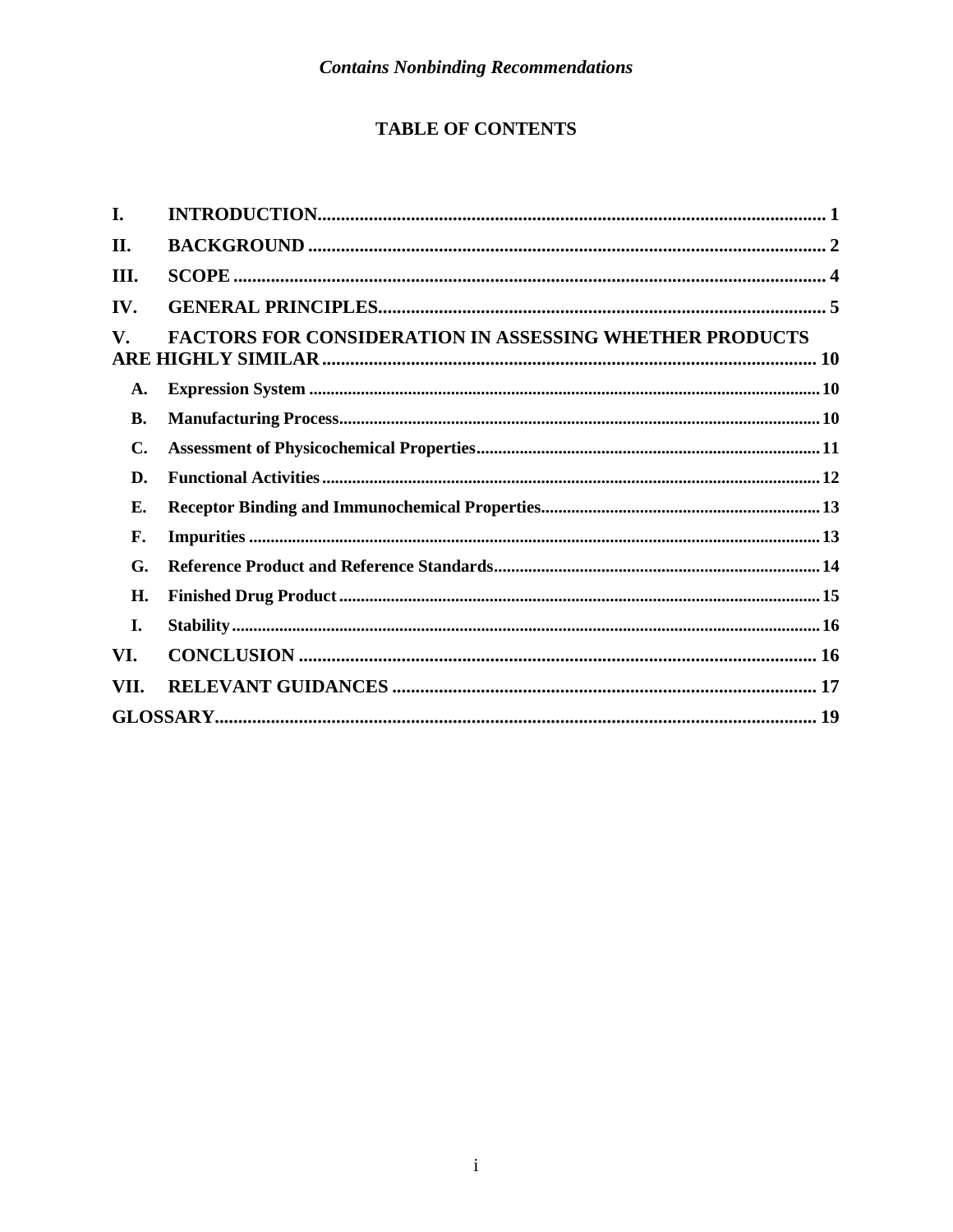### **Quality Considerations in Demonstrating Biosimilarity of a Therapeutic Protein Product to a Reference Product**

### **Guidance for Industry[1](#page-3-0)**

This guidance represents the current thinking of the Food and Drug Administration (FDA or Agency) on this topic. It does not create any rights for any person and is not binding on FDA or the public. You can use an alternative approach if it satisfies the requirements of the applicable statutes and regulations. To discuss an alternative approach, contact the FDA staff responsible for this guidance as listed on the title page.

#### **I. INTRODUCTION**

This guidance describes the Agency's current thinking on factors to consider when demonstrating that a proposed therapeutic protein product (hereinafter *proposed product* or *proposed biosimilar product*) is highly similar to a reference product licensed under section 351(a) of the Public Health Service Act (PHS Act) for the purpose of submitting a marketing application under section 351(k) of the PHS Act. Specifically, this guidance is intended to provide recommendations to sponsors on the scientific and technical information for the chemistry, manufacturing, and controls (CMC) section of a marketing application for a proposed product submitted under section 351(k) of the PHS Act.

The Biologics Price Competition and Innovation Act of 2009 (BPCI Act) amends the PHS Act and other statutes to create an abbreviated licensure pathway in section 351(k) of the PHS Act for biological products shown to be biosimilar to or interchangeable with an FDA-licensed biological reference product (see sections 7001 through 7003 of the Patient Protection and Affordable Care Act (Affordable Care Act) (Public Law 111-148). The BPCI Act also amended the definition of biological products to include "protein (except any chemically synthesized polypeptide)."<sup>[2](#page-3-1)</sup> A 351(k) application for a proposed biosimilar product must include information demonstrating biosimilarity, based on data derived from, among other things, "analytical studies that demonstrate that the biological product is highly similar to the reference product notwithstanding minor differences in clinically inactive components."[3](#page-3-2)

<span id="page-3-0"></span><sup>&</sup>lt;sup>1</sup> This guidance has been prepared by the Office of Medical Policy in the Center for Drug Evaluation and Research (CDER) in cooperation with the Center for Biologics Evaluation and Research (CBER) at the Food and Drug Administration.

<span id="page-3-1"></span><sup>&</sup>lt;sup>2</sup> See section 351(i)(1) of the PHS Act.

<span id="page-3-2"></span><sup>&</sup>lt;sup>3</sup> See section 351(k)(2)(A)(i)(I)(aa) of the PHS Act.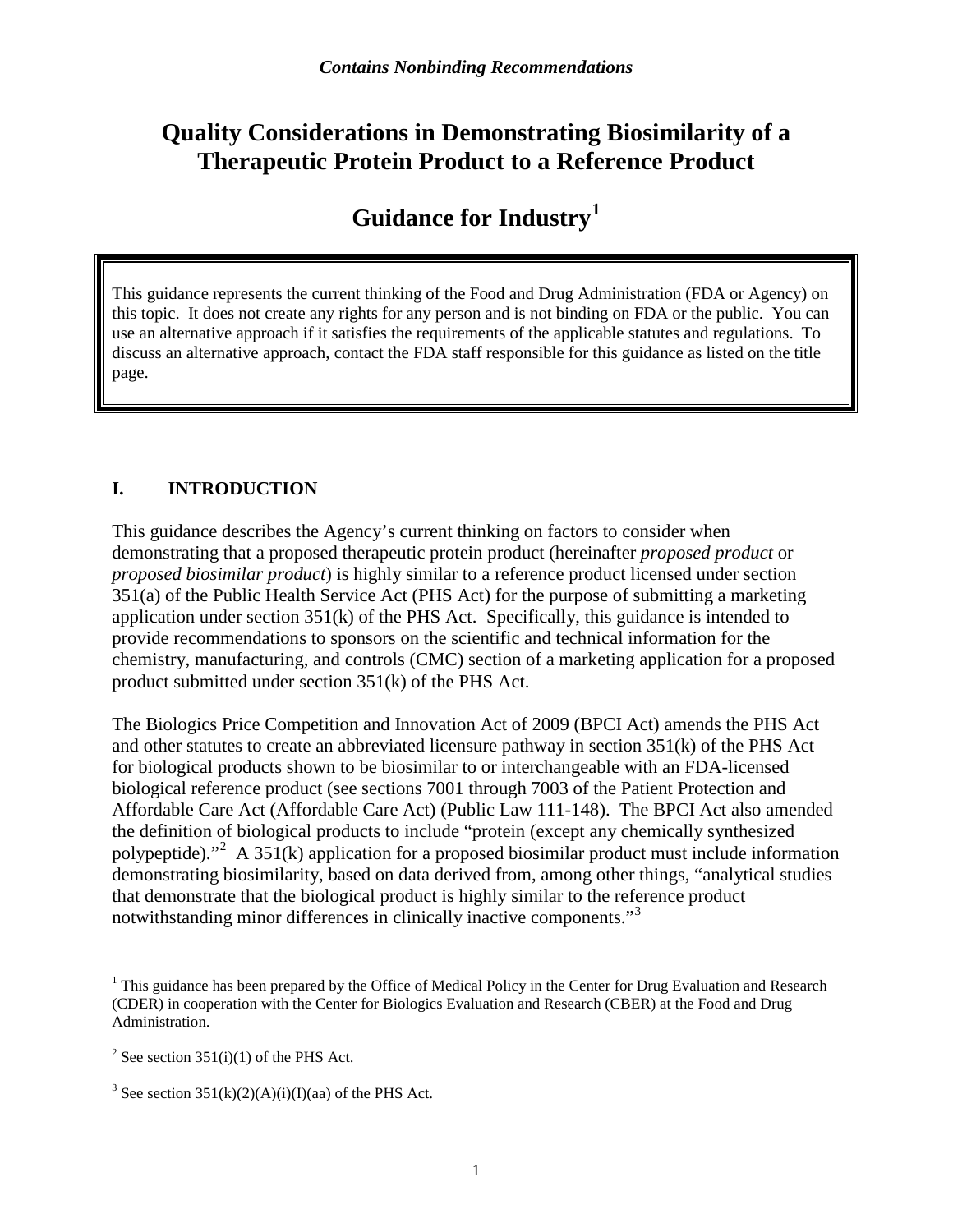Although the 351(k) pathway applies generally to biological products, this guidance focuses on therapeutic protein products and provides an overview of analytical factors to consider in demonstrating biosimilarity between a proposed product and the reference product.

This guidance is one in a series of guidances that FDA is developing to implement the BPCI Act.<sup>[4](#page-4-0)</sup> These guidances address a broad range of issues, including:

- Quality Considerations in Demonstrating Biosimilarity of a Therapeutic Protein Product to a Reference Product
- Scientific Considerations in Demonstrating Biosimilarity to a Reference Product
- Biosimilars: Questions and Answers Regarding Implementation of the Biologics Price Competition and Innovation Act of 2009
- Formal Meetings Between the FDA and Biosimilar Biological Product Sponsors or **Applicants**
- Clinical Pharmacology Data to Support a Demonstration of Biosimilarity to a Reference Product

When applicable, references to information in the above guidances are included in this guidance.

In general, FDA's guidance documents do not establish legally enforceable responsibilities. Instead, guidances describe the Agency's current thinking on a topic and should be viewed only as recommendations, unless specific regulatory or statutory requirements are cited. The use of the word *should* in Agency guidances means that something is suggested or recommended, but not required.

#### **II. BACKGROUND**

In the 1980s, FDA began to receive marketing applications for biotechnology-derived protein products, mostly for recombinant DNA-derived versions of naturally sourced products. Consequently, FDA established a regulatory approach for the approval of recombinant DNAderived protein products, which was announced in the Federal Register (51 FR 23302, June 26, 1986), in conjunction with a 1985 document titled *Points to Consider in the Production and Testing of New Drugs and Biologicals Produced by Recombinant DNA Technology.* This approach addresses the submission of an investigational new drug application (IND) to FDA for evaluation before initiation of clinical investigations in human subjects and submission and approval of a new drug application (NDA) or biologics license application (BLA) before marketing products made with recombinant DNA technology, even if the active ingredient in the product is thought to be identical to a naturally occurring substance or a previously approved product. The policy set forth in those documents was developed in part because of the challenges in evaluating protein products solely by physicochemical and functional testing and

<span id="page-4-0"></span><sup>&</sup>lt;sup>4</sup> We update guidances periodically. To make sure you have the most recent version of a guidance, check the FDA guidance Web page at [http://www.fda.gov/RegulatoryInformation/Guidances/default.htm.](http://www.fda.gov/RegulatoryInformation/Guidances/default.htm)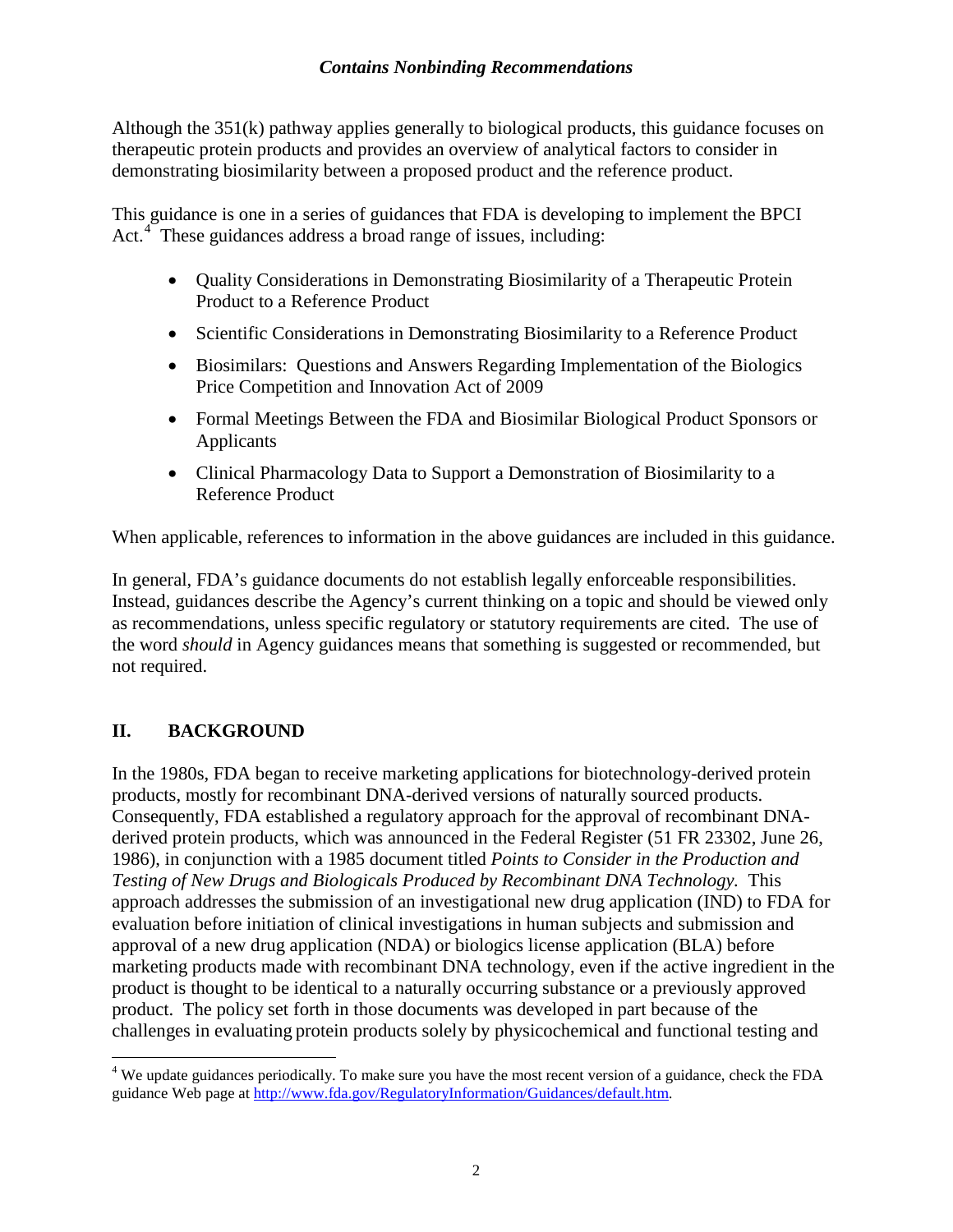because the biological system in which a protein product is produced can have a significant effect on the structure and function of the product itself. Because of the complexities of protein products, FDA has, as a matter of policy, generally required submission of an NDA (in accordance with section 505(b)(1) of the Federal Food Drug and Cosmetic Act (FD&C Act)) or a BLA (in accordance with section 351(a) of the PHS Act) containing product-specific full safety and efficacy data for recombinant DNA-derived protein products. FDA has recognized, however, that "[i]n some instances complete new applications may not be required" (51 FR 23309, June 26, 1986).

Improvements in manufacturing processes, process controls, materials, and product testing, as well as characterization tests and studies, have led to a gradual evolution in the regulation of protein products. For example, in 1996, FDA provided recommendations in its *FDA Guidance Concerning Demonstration of Comparability of Human Biological Products, Including Therapeutic Biotechnology Products*, which explains how a sponsor may demonstrate, through a combination of analytical testing, functional assays (in vitro and/or in vivo), assessment of pharmacokinetics (PK) and/or pharmacodynamics (PD) and toxicity in animals, and clinical testing (clinical pharmacology, safety, and/or efficacy), that a manufacturing change does not adversely affect the identity, purity, or potency of its FDA-approved product.

Since 1996, FDA has approved many manufacturing process changes for licensed biological products based on a demonstration of product comparability before and after the process change, as supported by quality criteria and analytical testing and without the need for additional nonclinical data and clinical safety and/or efficacy studies. In some cases, uncertainty about the effect of the change and/or the results of the biochemical/functional comparability studies has necessitated assessment of additional data, including nonclinical and/or clinical testing, to demonstrate product comparability. These concepts were further developed in the International Conference on Harmonisation (ICH) of Technical Requirements for Registration of Pharmaceuticals for Human Use and resulted in the ICH guidance for industry *Q5E Comparability of Biotechnological/Biological Products Subject to Changes in Their Manufacturing Process*.

Although the scope of ICH Q5E is limited to an assessment of the comparability of a biological product before and after a manufacturing process change made by the same manufacturer, certain general scientific principles described in ICH Q5E are applicable to an assessment of biosimilarity between a proposed product and its reference product. However, demonstrating that a proposed product is biosimilar to an FDA-licensed reference product manufactured by a different manufacturer typically will be more complex and will likely require more extensive and comprehensive data than assessing the comparability of a product before and after a manufacturing process change made by the product's sponsor. A manufacturer that modifies its own manufacturing process has extensive knowledge and information about the product and the existing process, including established controls and acceptance parameters. By contrast, the manufacturer of a proposed product will likely have a different manufacturing process (e.g., different cell line, raw materials, equipment, processes, process controls, acceptance criteria) from that of the reference product and no direct knowledge of the manufacturing process for the reference product.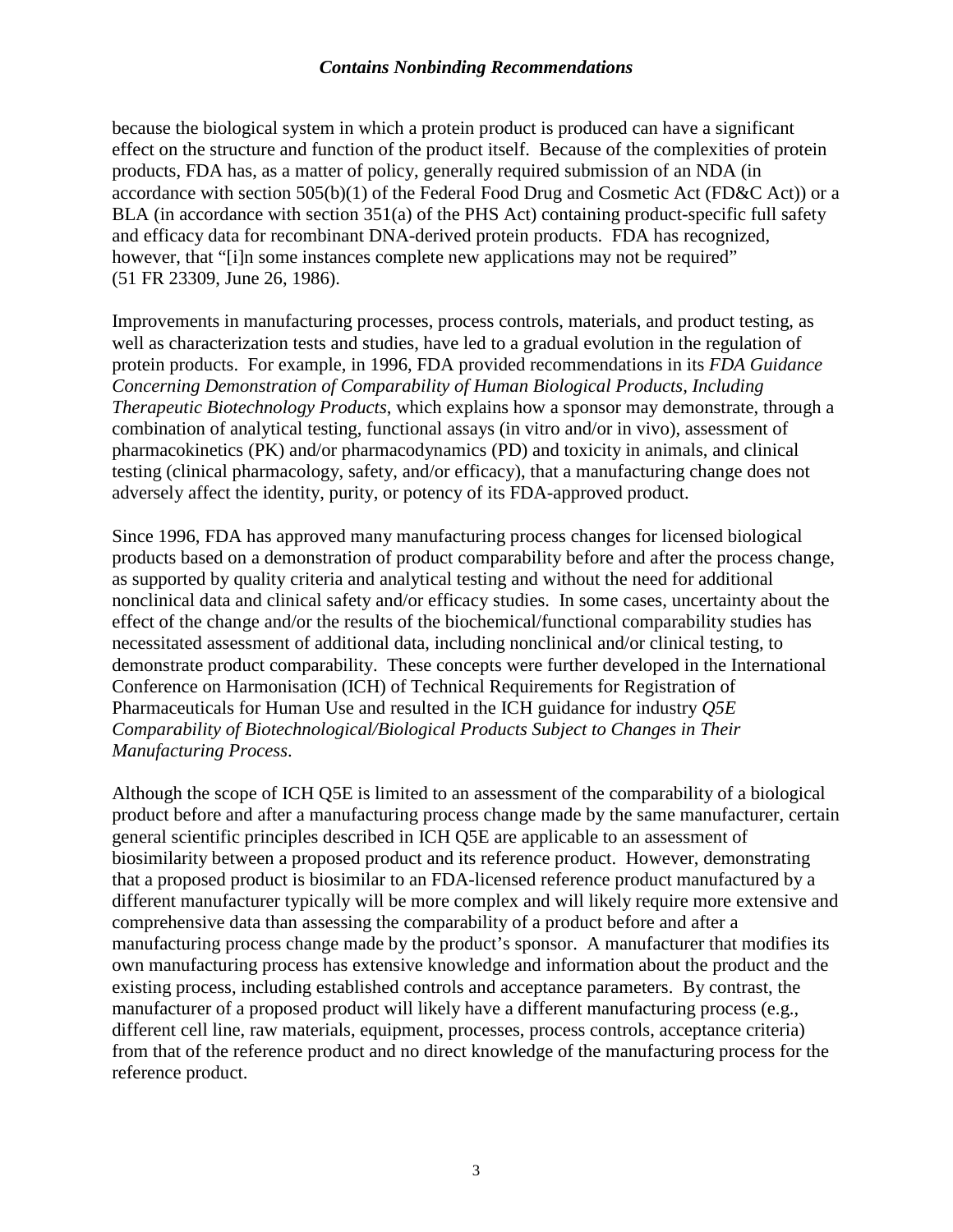In October 1999, FDA issued the draft guidance for industry *Applications Covered by Section 505(b)(2)*, which, among other things, states that FDA may accept an application submitted through the approval pathway described by section 505(b)(2) of the FD&C Act for a drug product containing an active ingredient(s) derived from natural sources or recombinant DNA technology. For example, FDA approved a 505(b)(2) application for a follow-on recombinant DNA-derived human growth hormone product in May 2006. Greater knowledge as a result of advances in science and technology and improvements in manufacturing processes, process controls, materials, and product testing, as well as characterization tests and studies, may support the use of an abbreviated pathway for the approval of a protein product.

The BPCI Act was enacted as part of the Affordable Care Act on March 23, 2010.<sup>[5](#page-6-0)</sup> The BPCI Act creates an abbreviated licensure pathway for biological products demonstrated to be biosimilar to or interchangeable with a reference product. Section 351(k) of the PHS Act (42 U.S.C. 262(k)), added by the BPCI Act, sets forth the requirements for a biosimilar product application.

*Biosimilarity* is defined in section 351(i) of the PHS Act to mean that the biological product is highly similar to the reference product notwithstanding minor differences in clinically inactive components and that there are no clinically meaningful differences<sup> $6$ </sup> between the biological product and the reference product in terms of the safety, purity, and potency of the product (see section 351(i)(2) of the PHS Act). Comparative analytical data provide the foundation for a development program for a proposed biosimilar product intended for submission under section 351(k) of the PHS Act.

#### **III. SCOPE**

This document provides guidance on analytical studies that are relevant to assessing whether the proposed product and a reference product are highly similar to support a demonstration of biosimilarity. This document is not intended to provide an overview of FDA's approach to determining interchangeability, which will be addressed in a separate guidance document. Although this guidance applies specifically to therapeutic protein products, the general scientific principles may be informative for the development of other protein products, such as in vivo protein diagnostic products. If the reference product or the proposed product cannot be adequately characterized with state-of-the-art technology as recommended by this guidance, the application may not be appropriate for submission under section 351(k) of the PHS Act. FDA recommends that the sponsor consult FDA for guidance on the appropriate submission pathway.

This guidance describes considerations for additional CMC information that are relevant to assessing whether the proposed product and the reference product are highly similar. All product applications should contain a complete and thorough CMC section that provides the necessary and appropriate information (e.g., characterization, adventitious agent safety, process controls,

<span id="page-6-0"></span><sup>&</sup>lt;sup>5</sup> The BPCI Act appears in title VII, subtitle A, of the Affordable Care Act.

<span id="page-6-1"></span><sup>6</sup> For more information on *clinically meaningful differences*, see the guidance for industry *Scientific Considerations in Demonstrating Biosimilarity to a Reference Product*.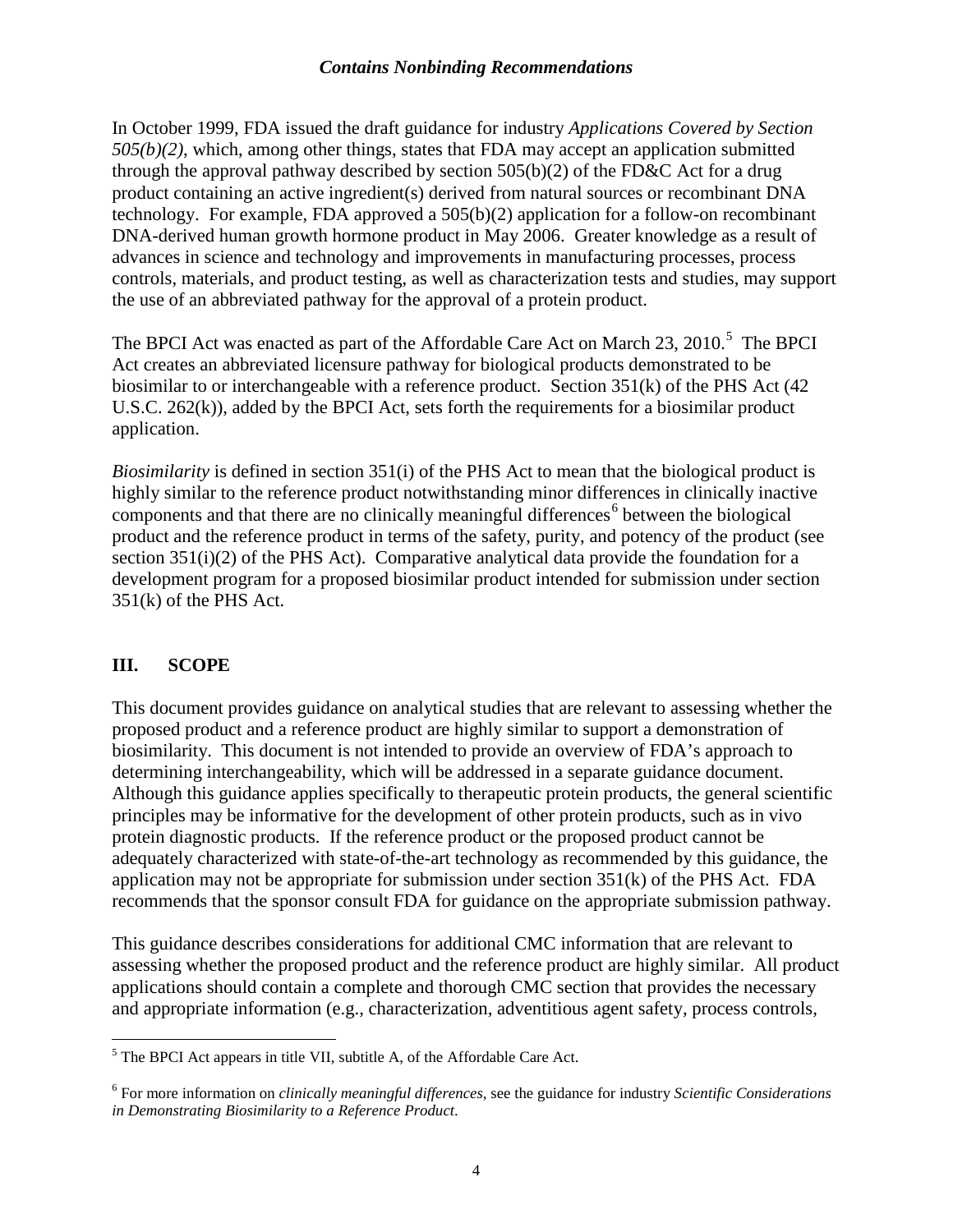and specifications) for the product to be adequately reviewed. This guidance should be used as a companion to other guidances available from FDA that describe the CMC information appropriate for evaluation of protein products.<sup>[7](#page-7-0)</sup> We encourage early interaction with FDA to discuss specific CMC issues that may arise for a sponsor's proposed product.

In addition to comparative analytical studies, an assessment of whether a proposed product is biosimilar to a reference product generally will include animal studies (including the assessment of toxicity) and a clinical study or studies (including the assessment of immunogenicity and pharmacokinetics and/or pharmacodynamics).[8](#page-7-1)

This guidance applies to applications submitted under section 351(k) of the PHS Act. However, some scientific principles described in this guidance may be informative for the development of certain biological products under section  $505(b)(2)$  of the FD&C Act.<sup>[9](#page-7-2)</sup> Section  $505(b)(2)$  of the FD&C Act and section 351(k) of the PHS Act are two separate statutory schemes. This guidance is not intended to describe any relationship between the standards for approval under these schemes.

#### **IV. GENERAL PRINCIPLES**

Advances in analytical sciences (both physicochemical and biological) enable some protein products to be characterized extensively in terms of their physicochemical and biological properties. These analytical procedures have improved the ability to identify and characterize not only the desired product but also product-related substances and product- and process-related  $\mu$ impurities.<sup>[10](#page-7-3)</sup> Advances in manufacturing science and production methods, as well as advances in analytical sciences, may enhance the likelihood that a proposed product can be demonstrated to be highly similar to a reference product by better targeting the reference product's physiochemical and functional properties. In addition, advances in analytical sciences may

<span id="page-7-0"></span> $7$  For CMC requirements for submission of a marketing application, sponsors should consult current regulations and see the guidance for industry *Submission on Chemistry, Manufacturing, and Controls Information for a Therapeutic Recombinant DNA-Derived Product or a Monoclonal Antibody Product for In-vivo Use,* as well as other applicable FDA guidance documents.

<span id="page-7-1"></span><sup>&</sup>lt;sup>8</sup> For a discussion of the Agency's current thinking on animal and clinical studies relevant to demonstrating biosimilarity, see the guidance for industry *Scientific Considerations in Demonstrating Biosimilarity to a Reference Product*.

<span id="page-7-2"></span> $9$  A 505(b)(2) application is an NDA that contains full reports of investigations of safety and effectiveness, where at least some of the information required for approval comes from studies not conducted by or for the sponsor and for which the sponsor has not obtained a right of reference or use (e.g., the Agency's finding of safety and/or effectiveness for a listed drug or published literature). A 505(b)(2) application that seeks to rely on a listed drug (i.e., the reference product) must contain adequate data and information to demonstrate that the proposed product is sufficiently similar to the listed drug to justify reliance, in part, on FDA's finding of safety and/or effectiveness for the listed drug. Any aspects of the proposed product that differ from the listed drug must be supported by adequate data and information to show that the differences do not affect the safety and effectiveness of the proposed product.

<span id="page-7-3"></span><sup>10</sup> The use of the terms *product-related substances* and *product*- *and process-related impurities* is consistent with their use and meaning in the ICH guidance for industry *Q6B Specifications: Test Procedures and Acceptance Criteria for Biotechnological/Biological Products.*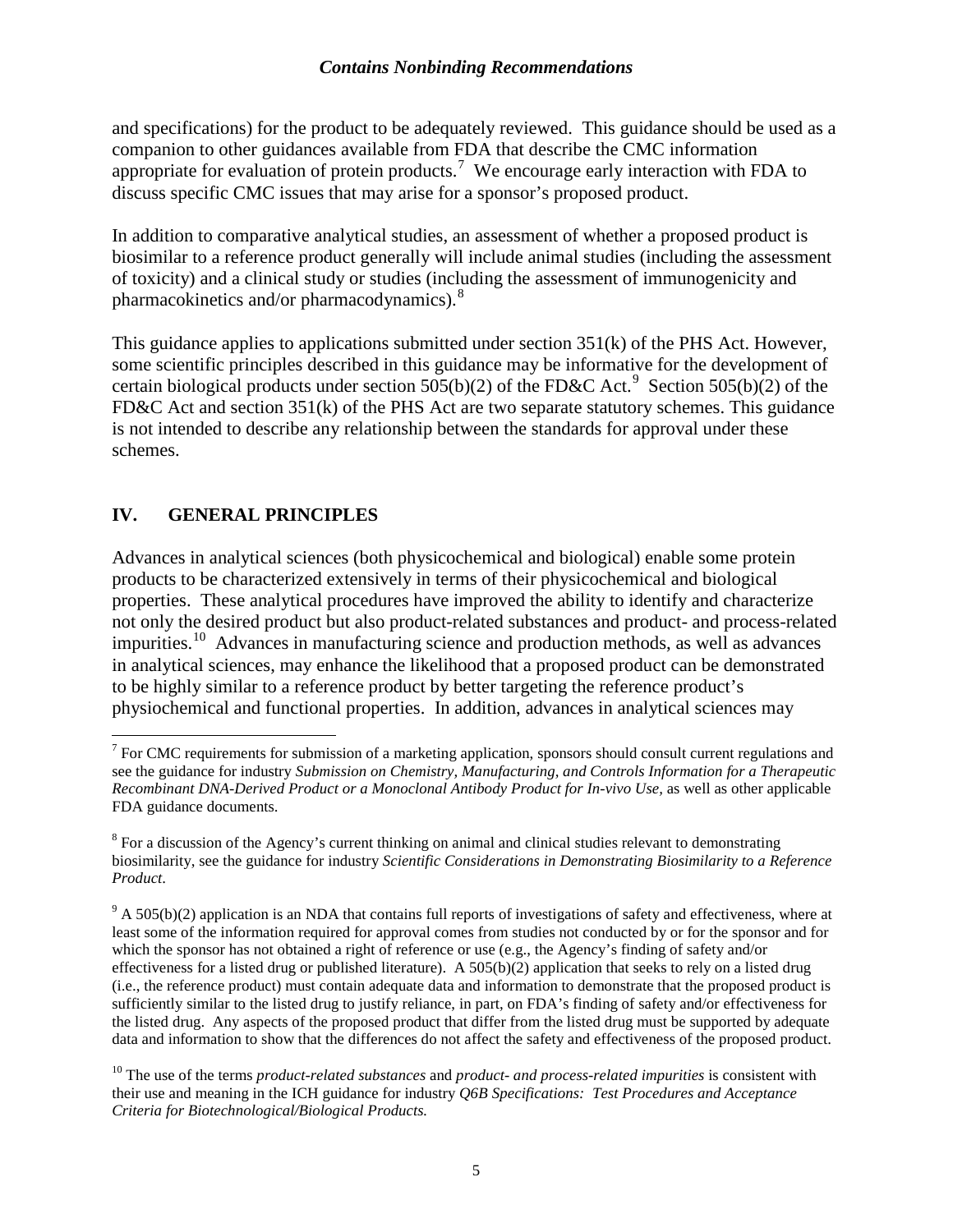enable detection and characterization of differences between the protein products. These differences should be further assessed to understand the impact on product performance.

Despite improvements in analytical techniques, current analytical methodology may not be able to detect or characterize all relevant structural and functional differences between the two protein products. A thorough understanding of each analytical method's limitations will be critical to a sponsor's successful identification of residual uncertainties and, in turn, to the design of subsequent testing. In addition, there may be incomplete understanding of the relationship between a product's structural attributes and its clinical performance. Sponsors should use appropriate analytical methodology that has adequate sensitivity and specificity to detect and characterize differences between the proposed product and the reference product. Accordingly, FDA encourages the use of widely available state-of-the-art technology.

In addition to a complete CMC data submission as required under section 351(a) of the PHS Act, an application submitted under section 351(k) of the PHS Act is required to include data supporting the analytical similarity of the proposed biosimilar product to the reference product. The rationale for the analytical similarity assessment should be clearly described with consideration for the known quality attributes and performance characteristics of the specific reference product.

Comparative analytical data provide the foundation for a biosimilar development program and can influence decisions about the type and amount of animal and clinical data needed to support a demonstration of biosimilarity. Such analytical data should be available early in product development and will permit more detailed discussion with the Agency because known quality attributes can be used to shape biosimilar development and justify certain development decisions. Thus, in addition to the preliminary comparative analytical similarity data that should be submitted to support an initial advisory meeting, FDA encourages sponsors to submit comprehensive analytical similarity data early in the development process: at the pre-IND stage; with the original IND submission; or with the submission of data from the initial clinical studies, such as pharmacokinetic and pharmacodynamic studies. FDA will best be able to provide meaningful input on the extent and scope of animal and additional clinical studies for a proposed biosimilar development program once the Agency has considered the analytical similarity data.

Extensive, robust comparative physicochemical and functional studies (these may include biological assays, binding assays, and enzyme kinetics) should be performed to evaluate whether the proposed product and the reference product are highly similar. A meaningful assessment as to whether the proposed product is highly similar to the reference product depends on, among other things, the capabilities of available state-of-the-art analytical assays to assess, for example, the molecular weight of the protein, complexity of the protein (higher order structure and posttranslational modifications), degree of heterogeneity, functional properties, impurity profiles, and degradation profiles denoting stability. The capability of the methods used in these analytical assessments, as well as their limitations, should be described by the sponsor. Physicochemical and functional characterization studies should be sufficient to establish relevant quality attributes including those that define a product's identity, quantity, safety, purity, and potency. The product-related impurities, product-related substances, and process-related impurities should be identified, characterized as appropriate, quantified, and compared with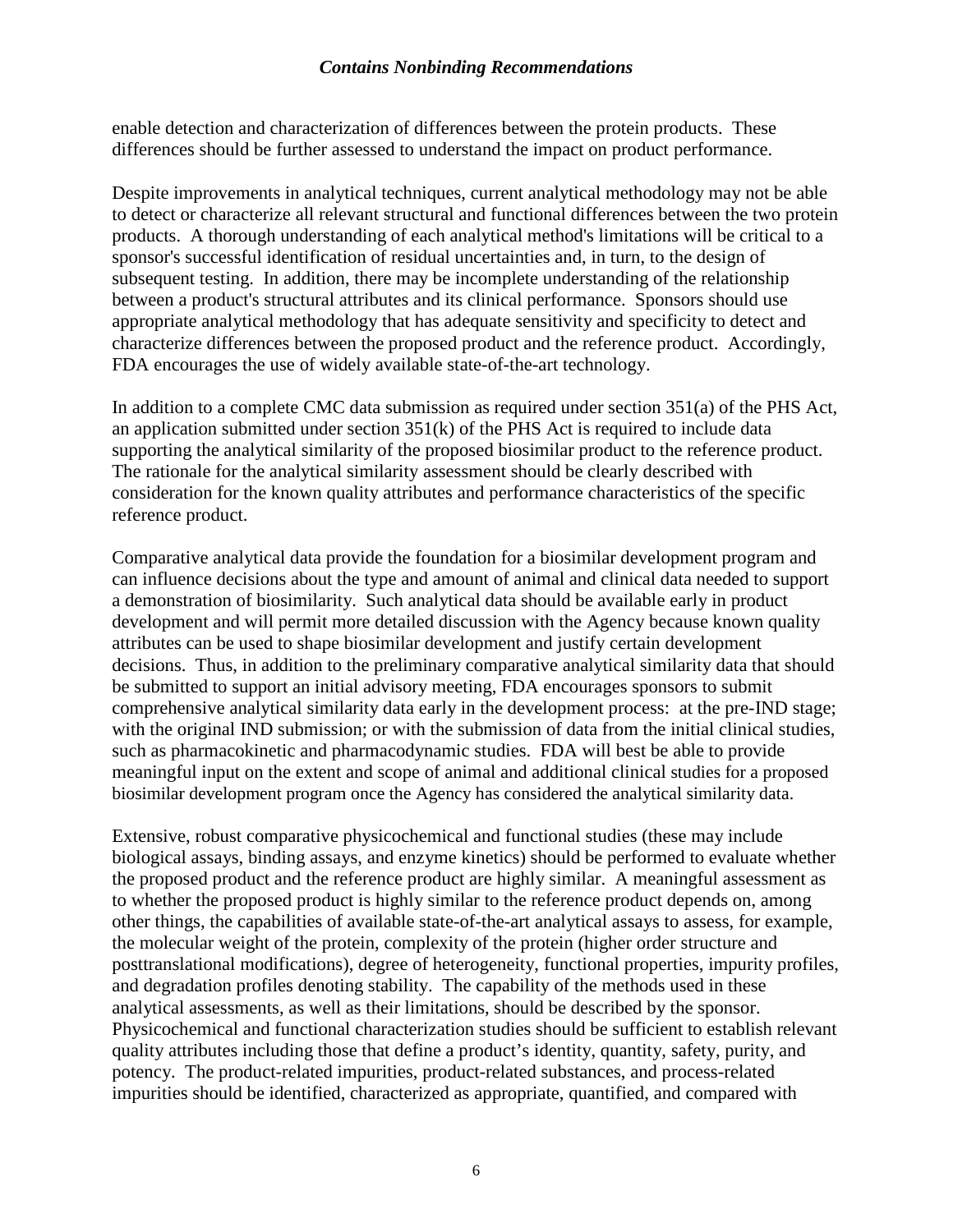multiple lots of the proposed product to multiple lots of the reference product, to the extent feasible and relevant, as part of an assessment of the potential impact on the safety, purity, and potency of the product.

Primary structure of some protein products can be highly heterogeneous, which could affect the expected clinical performance of a protein product. Protein heterogeneity may arise in a number of ways. Replication errors in the DNA encoding the protein sequence and amino acid misincorporation may occur during translation, although the level of these errors is typically low. In addition, most protein products undergo some posttranslational modification that can alter the functions of the protein by attaching other biochemical groups such as phosphate and various lipids and carbohydrates; by proteolytic cleavage following translation; by changing the chemical nature of an amino acid (e.g., formylation); or by many other mechanisms. Such modifications can result from intracellular activities during cell culture or by deliberate modification of the protein, for example, PEGylation. Other posttranslational modifications can be a consequence of manufacturing process operations; for example, glycation may occur with exposure of the product to reducing sugars. Also, storage conditions may be permissive for certain degradation pathways such as oxidation, deamidation, or aggregation. All of these product-related variants may alter the biological properties of the expressed recombinant protein. Therefore, identification and determination of the relative levels of these protein variants should be included in the comparative analytical characterization studies.

The three-dimensional conformation of a protein is an important factor in its biological function. Proteins generally exhibit complex three-dimensional conformations (tertiary structure and, in some cases, quaternary structure) because of their large size and the rotational characteristics of protein alpha carbons. The resulting flexibility enables dynamic, but subtle, changes in protein conformation over time, some of which may be required for functional activity. These rotations are often dependent on low-energy interactions, such as hydrogen bonds and van der Waals forces, which may be very sensitive to environmental conditions. Current analytical technology is capable of evaluating the three-dimensional structure of many proteins. Using multiple, relevant, state-of-the-art methods can help define tertiary protein structure and, to varying extents, quaternary structure and can add to the body of information supporting biosimilarity. At the same time, a protein's three-dimensional conformation can often be difficult to define precisely using current physicochemical analytical technology. Any differences in higher order structure between a proposed product and a reference product should be evaluated in terms of a potential effect on protein function and stability. Thus, functional assays are also critical tools for evaluating the integrity of the higher order structures.

A scientifically sound characterization that provides a comprehensive understanding of the chemical, physical, and biological characteristics of the proposed product is essential to the design of the manufacturing process and to the conduct of development studies. The body of knowledge that emerges will serve to support a demonstration of product quality and the effectiveness of a suitable control system during development and approval of the product.

Manufacturers should perform in-depth chemical, physical, and bioactivity comparisons with side-by-side analyses of an appropriate number of lots of the proposed product and the reference product and, where available and appropriate, a comparison with a reference standard for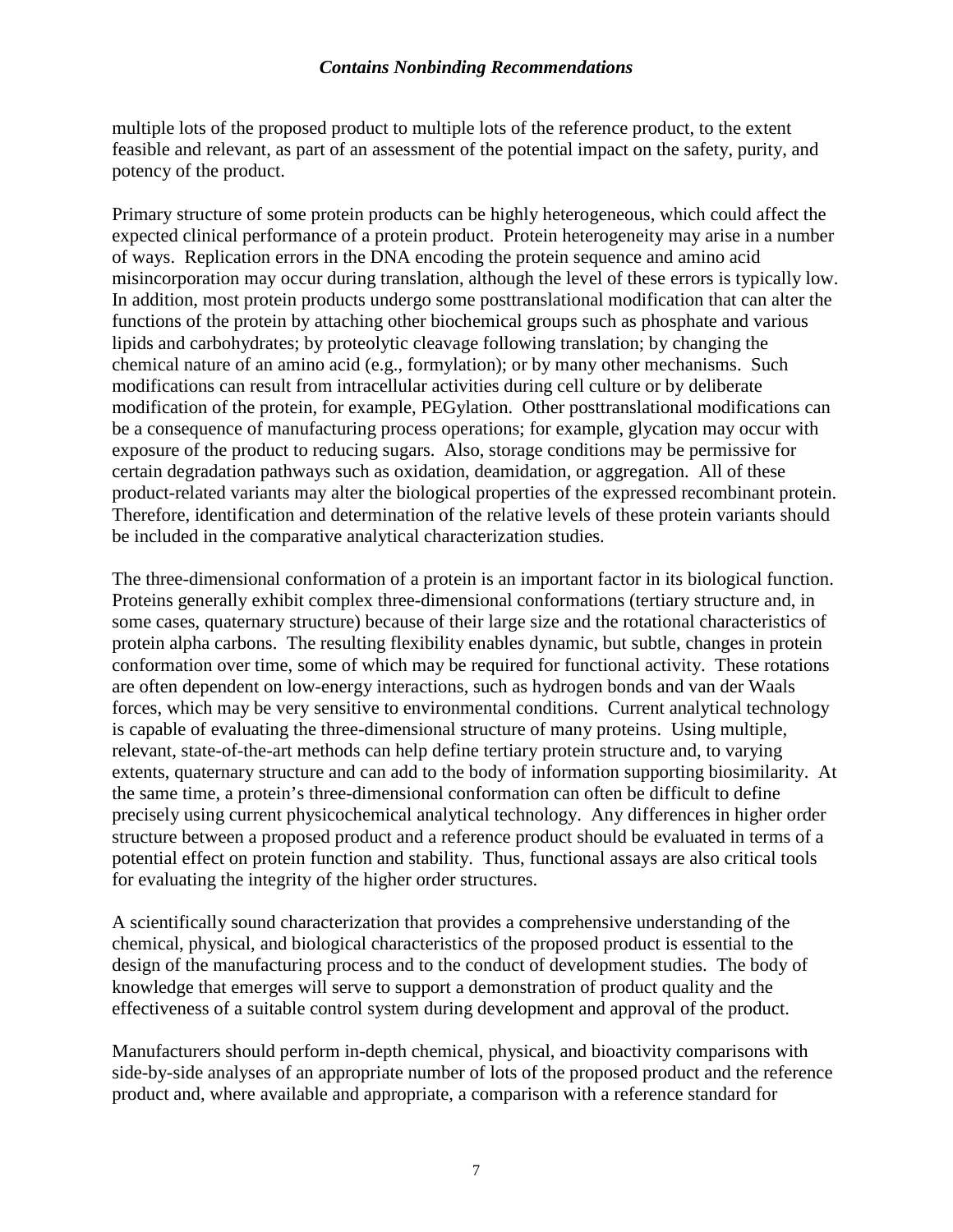suitable attributes (e.g., potency). For a discussion of reference standards, see section V.G of this guidance. The evaluation of multiple lots of a reference product and multiple lots of a proposed product enables estimation of product variability across lots. The number of lots needed to understand and estimate the lot-to-lot variability of both the reference and proposed products may differ on a case-by-case basis and should be scientifically justified by the sponsor. FDA encourages sponsors to consult with the Agency to ensure that an appropriate number of lots are evaluated. Identification of specific lots of a reference product used in analytical similarity studies, together with expiration dates and time frames and when the lots were analyzed and used in other types of studies, should be provided. This information will be useful in justifying acceptance criteria to ensure product consistency, in addition to assessing similarity. However, acceptance criteria should be based on the totality of the analytical data and not simply on the observed range of product attributes of the reference product. This is because some product attributes act in combination to affect a product's safety, purity, and potency profile; and therefore, their potential interaction should be considered when evaluating similarity and setting specifications. For example, for some glycoproteins, the content and distribution of tetraantennary and N-acetyl lactosamine repeats can affect in vivo potency and should not be evaluated independently of each other. Additionally, data obtained for lots used in nonclinical and clinical studies and relevant information on the relationship between an attribute and the performance of the drug product (see ICH  $O(10^{11} \text{ can also be used to help establish }$  $O(10^{11} \text{ can also be used to help establish }$  $O(10^{11} \text{ can also be used to help establish }$ acceptance criteria.

An extensive analytical characterization may also reveal differences between the reference product and the proposed product, especially when using analytical techniques capable of discriminating qualitative or quantitative differences in product attributes. Emphasis should be placed on developing orthogonal quantitative methods to definitively distinguish any differences in product attributes. Based on the results of analytical studies assessing functional and physicochemical characteristics, including, for example, higher order structure, posttranslational modifications, and impurity and degradation profiles, the sponsor may have an appropriate scientific basis for a selective and targeted approach to subsequent animal and/or clinical studies to support a demonstration of biosimilarity. It may be useful to compare differences in the quality attributes of the proposed product with those of the reference product using a meaningful fingerprint-like analysis algorithm<sup>[12](#page-10-1)</sup> that covers a large number of additional product attributes and their combinations with high sensitivity using orthogonal methods. Enhanced approaches in manufacturing science, as discussed in ICH Q8(R2), may facilitate production processes that can better match a reference product's fingerprint.<sup>13</sup> Such a strategy could further quantify the overall similarity between two molecules and may lead to additional bases for a more selective and targeted approach to subsequent animal and/or clinical studies.

<span id="page-10-0"></span><sup>&</sup>lt;sup>11</sup> ICH guidance for industry *Q8(R2) Pharmaceutical Development*.

<span id="page-10-1"></span><sup>&</sup>lt;sup>12</sup> For more information on fingerprint-like analysis, refer to Kozlowski S, Woodcock J, Midthun K, Sherman RB, 2011, Developing the Nation's Biosimilars Program, N Engl J Med; 365:385-388.

<span id="page-10-2"></span><sup>13</sup> See the ICH guidances for industry *Q8(R2) Pharmaceutical Development* (ICH Q8(R2)), *Q9 Quality Risk Management* (ICH Q9), *Q10 Pharmaceutical Quality System* (ICH Q10), and *Q11 Development and Manufacture of Drug Substances* (ICH Q11) for guidance on enhanced approaches in manufacturing science.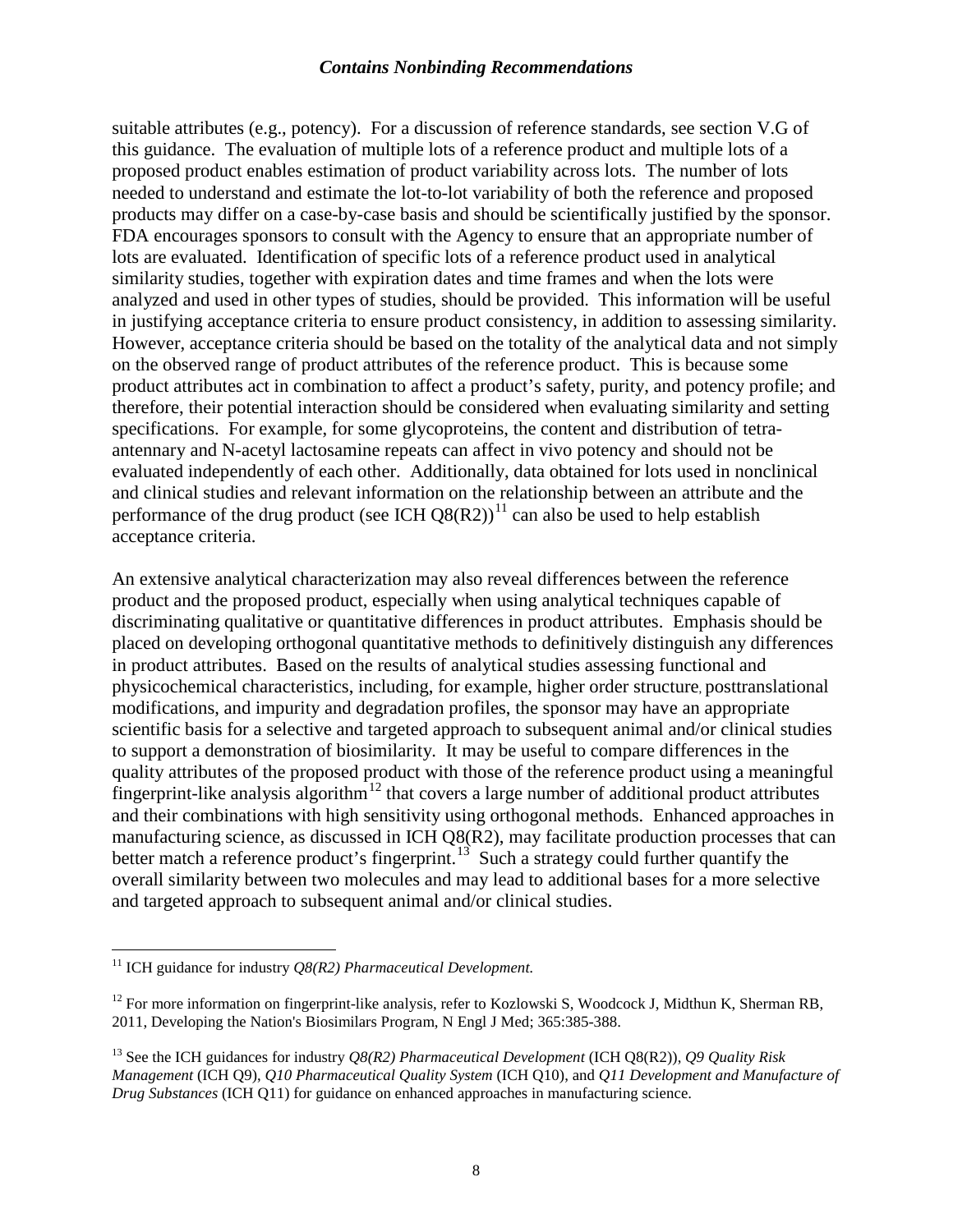The type, nature, and extent of any differences between the proposed product and the reference product, introduced by design or observed from comprehensive analytical characterization of multiple manufacturing lots, should be clearly described and discussed. The discussion should include identification and comparison of relevant quality attributes from product characterization, as this is an important factor in assessing whether the proposed product is highly similar to the reference product. The potential clinical effects of observed structural and functional differences between the two products should be assessed and supported by animal or clinical studies, if necessary.

The type and extent of animal or clinical studies that are needed to demonstrate biosimilarity of the proposed product can be influenced by several factors, especially the ability to discern differences between the proposed product and reference product and their potential effect on safety, purity, and potency. For example, factors such as the ability to robustly characterize the proposed product or the reference product (e.g., lack of suitable or sufficiently discriminative analytical techniques) or availability of a relevant drug substance derived from the reference product could affect the nature and extent of subsequent animal or clinical studies.

In general, a sponsor needs to provide information to demonstrate biosimilarity based on data directly comparing the proposed product with the reference product. Under certain circumstances, a sponsor may use a non-U.S.-licensed comparator product in certain studies to support a demonstration that the proposed product is biosimilar to the U.S.-licensed reference product. However, as a scientific matter, analytical studies and at least one clinical PK study and, if appropriate, at least one PD study intended to support a demonstration of biosimilarity must include an adequate comparison of the proposed product directly with the U.S.-licensed reference product unless it can be scientifically justified that such a study is not needed. If a sponsor seeks to use data from an animal study or a clinical study comparing its proposed product to a non-U.S.-licensed product to address, in part, the requirements under section  $351(k)(2)(A)$  of the PHS Act, the sponsor should provide adequate data or information to scientifically justify the relevance of these comparative data to an assessment of biosimilarity and establish an acceptable bridge to the U.S.-licensed reference product.

As a scientific matter, the type of bridging data needed will always include data from analytical studies (e.g., structural and functional data) that directly compares all three products (i.e., the proposed product, the U.S.-licensed reference product, and the non-U.S.-licensed comparator product) and is likely to also include bridging clinical PK and/or PD study data for all three products. All three pairwise comparisons should meet the pre-specified acceptance criteria for analytical and PK and/or PD similarity. The acceptability of such an approach will be evaluated on a case-by-case basis and should be discussed in advance with the Agency. For certain complex biological products, a modified approach may be needed.

Issues that a sponsor may need to address to use a non-U.S.-licensed comparator product in a biosimilar development program include, but are not limited to, the scientific bridge between the non-U.S.-licensed comparator product and the U.S.-licensed reference product, including comparative physicochemical characterization, biological assays/functional assays, degradation profiles under stressed conditions, and comparative clinical PK and, when appropriate, PD data, to address the impact of any differences in formulation or primary packaging on product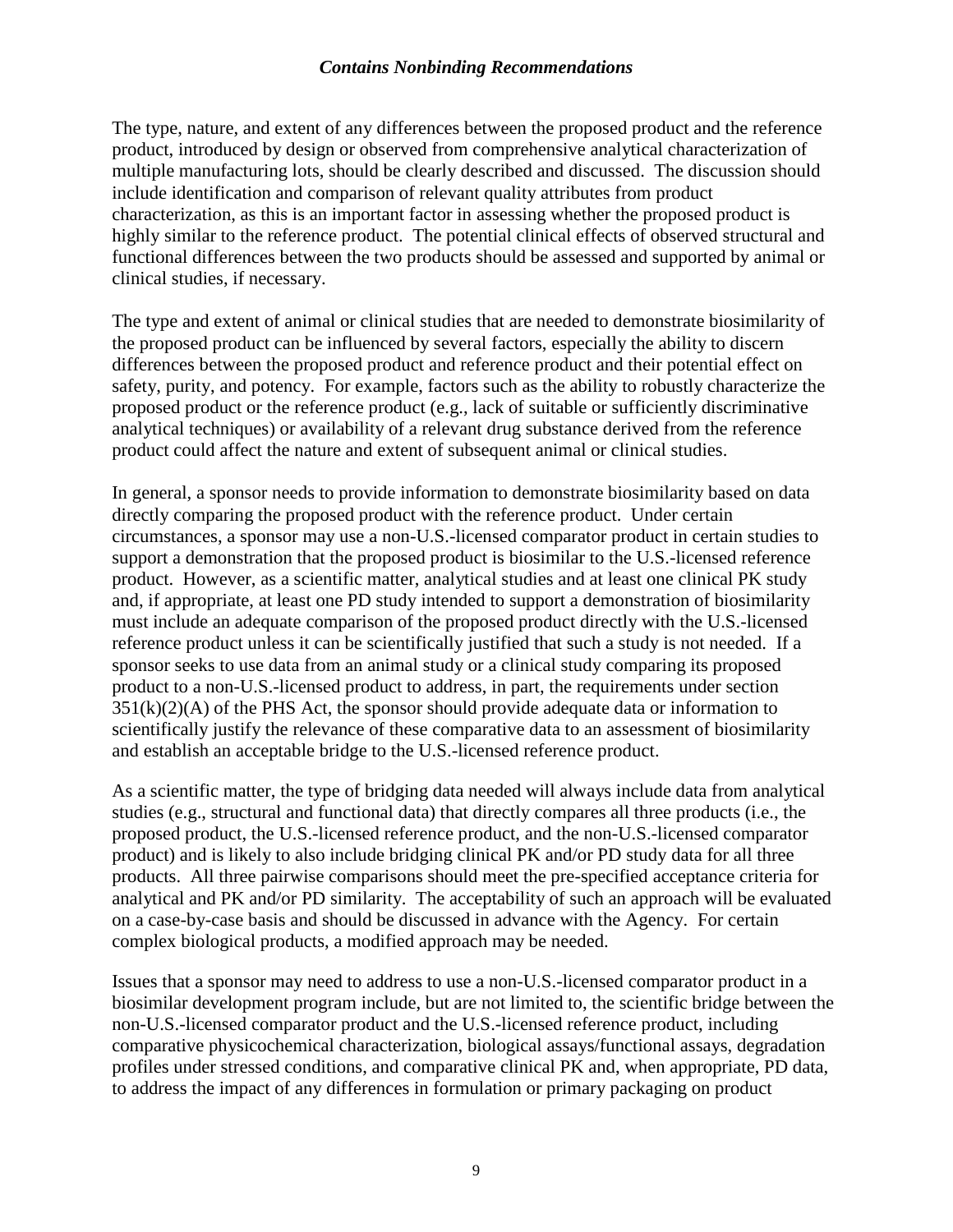performance.[14](#page-12-0) Sponsors are encouraged to discuss with FDA during the development program the adequacy of the scientific justification and bridge to the U.S.-licensed reference product. <sup>15</sup> A final determination of the adequacy of the information will be made by FDA during review of the 351(k) application.

#### **V. FACTORS FOR CONSIDERATION IN ASSESSING WHETHER PRODUCTS ARE HIGHLY SIMILAR**

When assessing whether products are highly similar, manufacturers should consider a number of factors, including the following:

#### **A. Expression System**

Therapeutic protein products can be produced in microbial cells (prokaryotic or eukaryotic), cell lines (e.g., mammalian, avian, insect, plant), or tissues derived from animals or plants. It is expected that the expression construct for a proposed product will encode the same primary amino acid sequence as its reference product. However, minor modifications, such as N- or Cterminal truncations (e.g., the heterogeneity of C-terminal lysine of a monoclonal antibody) that are not expected to change the product performance, may be justified and should be explained by the sponsor. Possible differences between the chosen expression system (i.e., host cell and the expression construct) of the proposed product and that of the reference product should be carefully considered because the type of expression system will affect the types of process- and product-related substances, impurities, and contaminants (including potential adventitious agents) that may be present in the protein product. For example, the expression system can have a significant effect on the types and extent of translational and posttranslational modifications that are imparted to the proposed product, which may introduce additional uncertainty into the demonstration that the proposed product is highly similar to the reference product.

Minimizing differences between the proposed and reference expression systems to the extent possible can enhance the likelihood of producing a highly similar protein product. Use of different expression systems will be evaluated on a case-by-case basis.

#### **B. Manufacturing Process**

A comprehensive understanding of all steps in the manufacturing process for the proposed product should be established during product development. Characterization tests, process controls, and specifications that will emerge from information gained during process development must be specific for the proposed product and manufacturing process. The use of

<span id="page-12-0"></span> $14$  For a more complete discussion of the Agency's current thinking on issues related to bridging data to support use of a non-U.S.-licensed comparator product in certain studies, see the guidance for industry *Biosimilars: Questions and Answers Regarding Implementation of the Biologics Price Competition and Innovation Act of 2009*.

<span id="page-12-1"></span><sup>15</sup> Please refer to the guidance for industry *Scientific Considerations in Demonstrating Biosimilarity to a Reference Product*.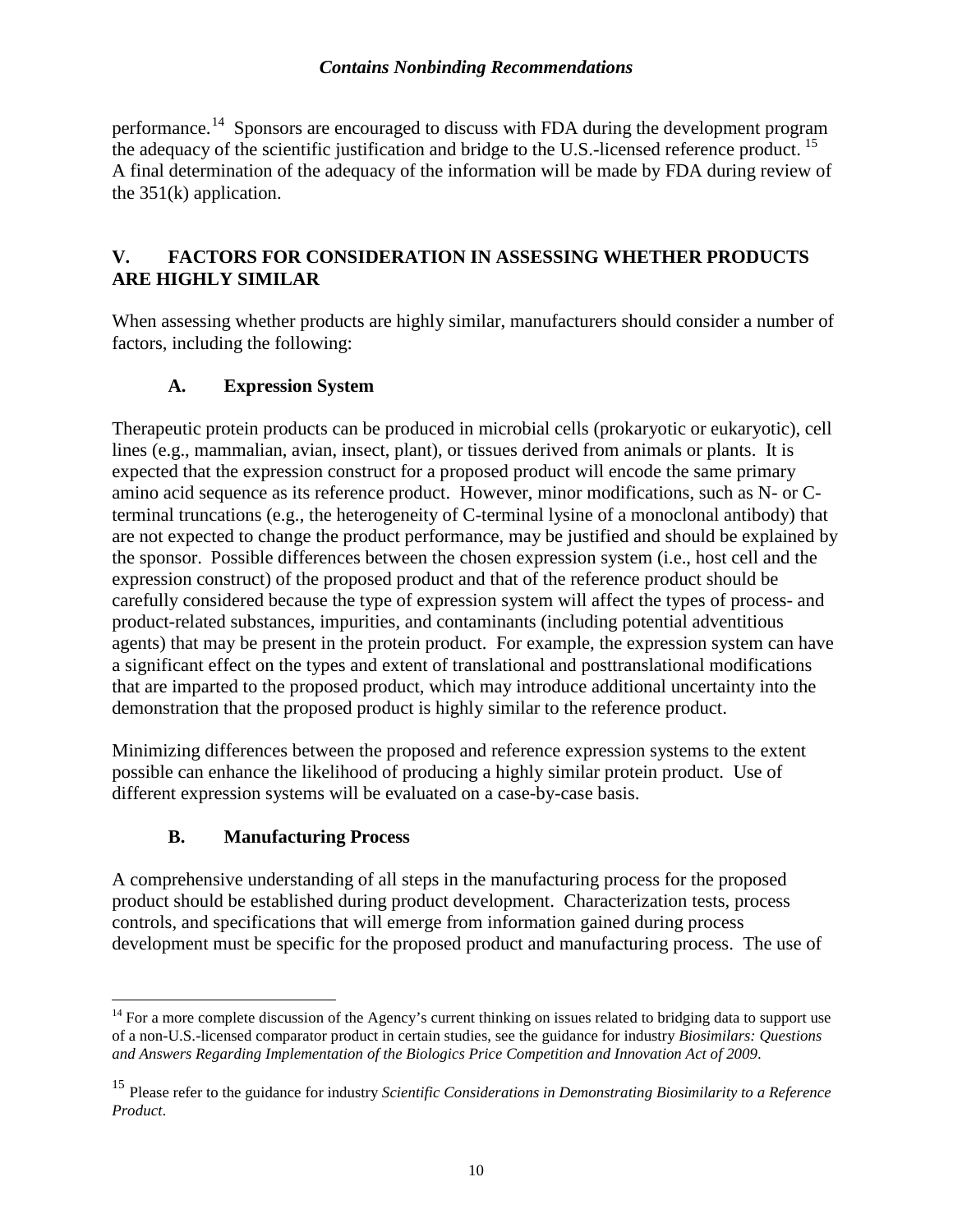enhanced approaches<sup>[16](#page-13-0)</sup> to pharmaceutical development, along with quality risk management and effective quality systems, will facilitate the consistent manufacturing of a high-quality product. As a scientific matter, as with 351(a) BLAs, a type II Drug Master File (DMF) for a drug substance, drug substance intermediate, or drug product would not be acceptable for a 351(k) application because a license holder is expected to have knowledge of and control over the manufacturing process for the biological product for which it has a license.<sup>17</sup> Other types of contract manufacturing arrangements can be considered if the sponsor does not intend to manufacture the product for licensure.<sup>[18](#page-13-2)</sup>

A sponsor considering manufacturing changes after completing the initial analytical similarity assessment or after completing clinical studies intended to support a 351(k) application will need to demonstrate comparability between the pre- and post-change proposed product and may need to conduct additional analytical studies. The nature and extent of the changes may determine the extent of these additional similarity studies. The analytical similarity studies should include a sufficient number of lots of the proposed biosimilar product used in clinical studies as well as from the proposed commercial process if the process used to produce the material used in the clinical studies is different.

#### **C. Assessment of Physicochemical Properties**

Physicochemical assessment of the proposed product and the reference product should consider all relevant characteristics of the protein product (e.g., the primary, secondary, tertiary, and quaternary structure; posttranslational modifications; and functional activity(ies)). The objective of this assessment is to maximize the potential for detecting differences in quality attributes between the proposed product and the reference product.

The sponsor should address the concept of the desired product (and its variants) as discussed in ICH Q6B when designing and conducting the characterization studies. Thus, it will be important to understand the heterogeneity of the proposed product and the reference product (e.g., the nature, location, and levels of glycosylation) and the ranges of variability of different isoforms, including those that result from posttranslational modifications.

Particular analytical methodologies can be used to assess specific physicochemical characteristics of proteins. These methodologies are described in published documents, including scientific literature, regulatory guidelines, and pharmacopeial compendia. Some techniques provide information on multiple characteristics. It is expected that appropriate analytical test methods will be selected based on the nature of the protein being characterized and knowledge

<span id="page-13-0"></span><sup>&</sup>lt;sup>16</sup> See the guidances for industry ICH Q8(R2), ICH Q9, ICH Q10, and ICH Q11 for guidance on enhanced approaches in manufacturing science.

<span id="page-13-1"></span><sup>&</sup>lt;sup>17</sup> A type II DMF may, however, be used to support an investigational new drug application (IND) for a biosimilar product. Assurance of product quality should be provided on each lot of material produced by the DMF holder. Procedures should also be in place to ensure that the IND sponsor is notified by the DMF holder of significant changes to the DMF potentially affecting product quality. The sponsor is expected to provide notification to the Agency of any relevant change in the IND in order to initiate a reevaluation of the DMF.

<span id="page-13-2"></span><sup>18</sup> See the guidance for industry *Cooperative Manufacturing Arrangements for Licensed Biologics*.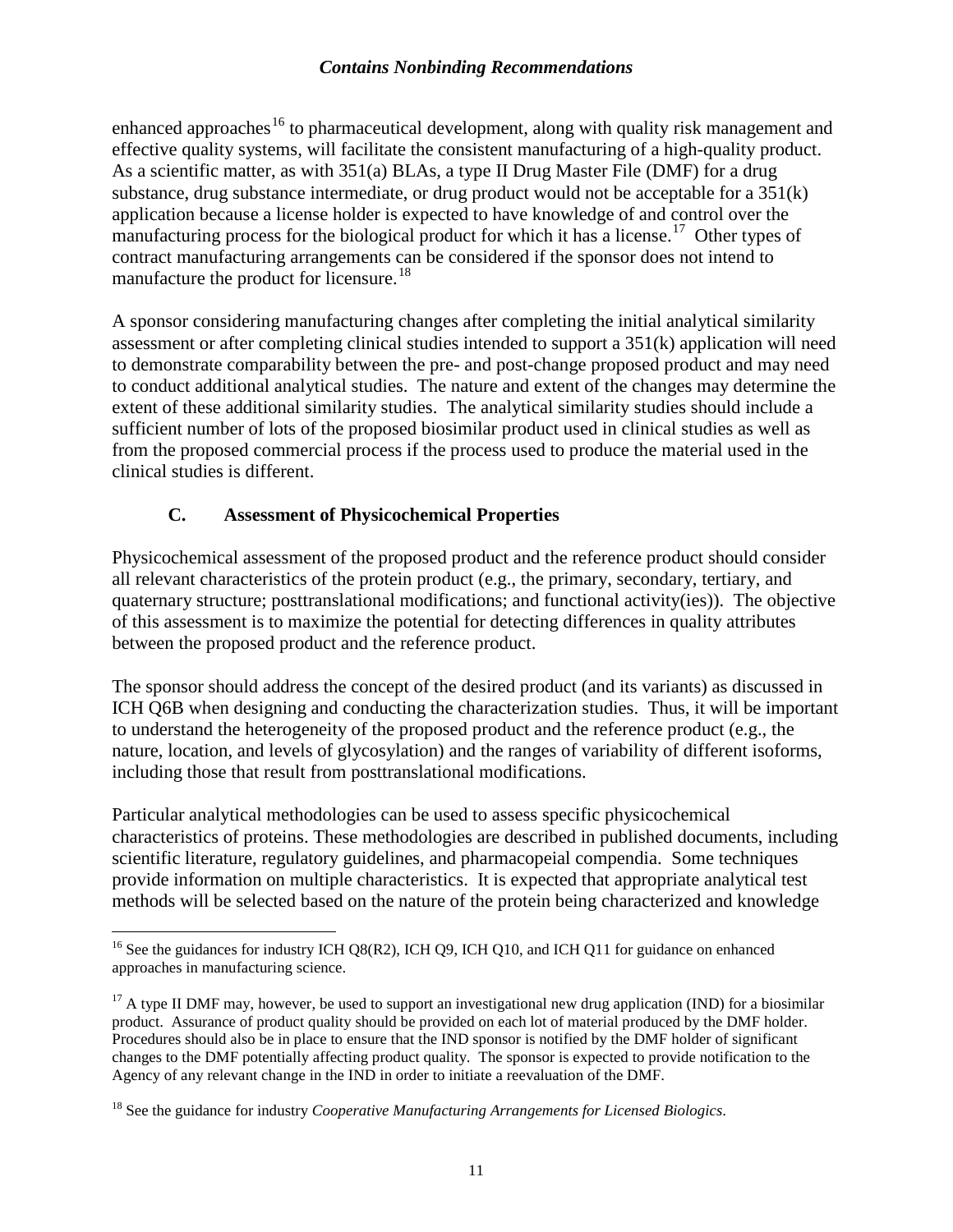regarding the structure and heterogeneity of the reference product and the proposed product, as well as those characteristics that are critical to product performance.

To address the full range of physicochemical properties or biological activities adequately, it is often necessary to apply more than one analytical procedure to evaluate the same quality attribute. Methods that use different physicochemical or biological principles to assess the same attribute are especially valuable because they provide independent data to support the quality of that attribute (e.g., orthogonal methods to assess aggregation). In addition, the use of complementary analytical techniques in series, such as peptide mapping or capillary electrophoresis combined with mass spectrometry of the separated molecules, should provide a meaningful and sensitive method for comparing products.

Unlike routine quality control assays, tests used to characterize the product do not necessarily need to be validated. But the tests used to characterize the product should be scientifically sound, fit for their intended use, and provide results that are reproducible and reliable. In selecting these tests, it is important to consider the characteristics of the protein product, including known and potential impurities. Information regarding the ability of a method to discern relevant differences between a proposed product and a reference product should be submitted as part of the comparison.

Tests chosen to detect and characterize posttranslational protein modifications should be demonstrated to be of appropriate sensitivity and specificity to provide meaningful information as to whether the proposed product and the reference product are highly similar.

#### **D. Functional Activities**

Functional assays serve multiple purposes in the characterization of protein products. These tests act to complement physicochemical analyses and are a qualitative measure of the function of the protein product.

Depending on the structural complexity of the protein and available analytical technology, the physicochemical analysis may be unable to confirm the integrity of the higher order structures. Instead, the integrity of such structures can usually be inferred from the product's biological activity. If the clinically relevant mechanism(s) of action are known for the reference product or can reasonably be determined, the functional assays should reflect these mechanisms of action to the extent possible. Multiple functional assays should, in general, be performed as part of the analytical similarity assessments. The assessment of functional activity is also useful in providing an estimate of the specific activity of a product as an indicator of manufacturing process consistency, as well as product purity, potency, and stability.

If a reference product exhibits multiple functional activities, sponsors should perform a set of appropriate assays designed to evaluate the range of relevant activities for that product. For example, with proteins that possess multiple functional domains expressing enzymatic and receptor-mediated activities, sponsors should evaluate both activities. For products where functional activity can be measured by more than one parameter (e.g., enzyme kinetics or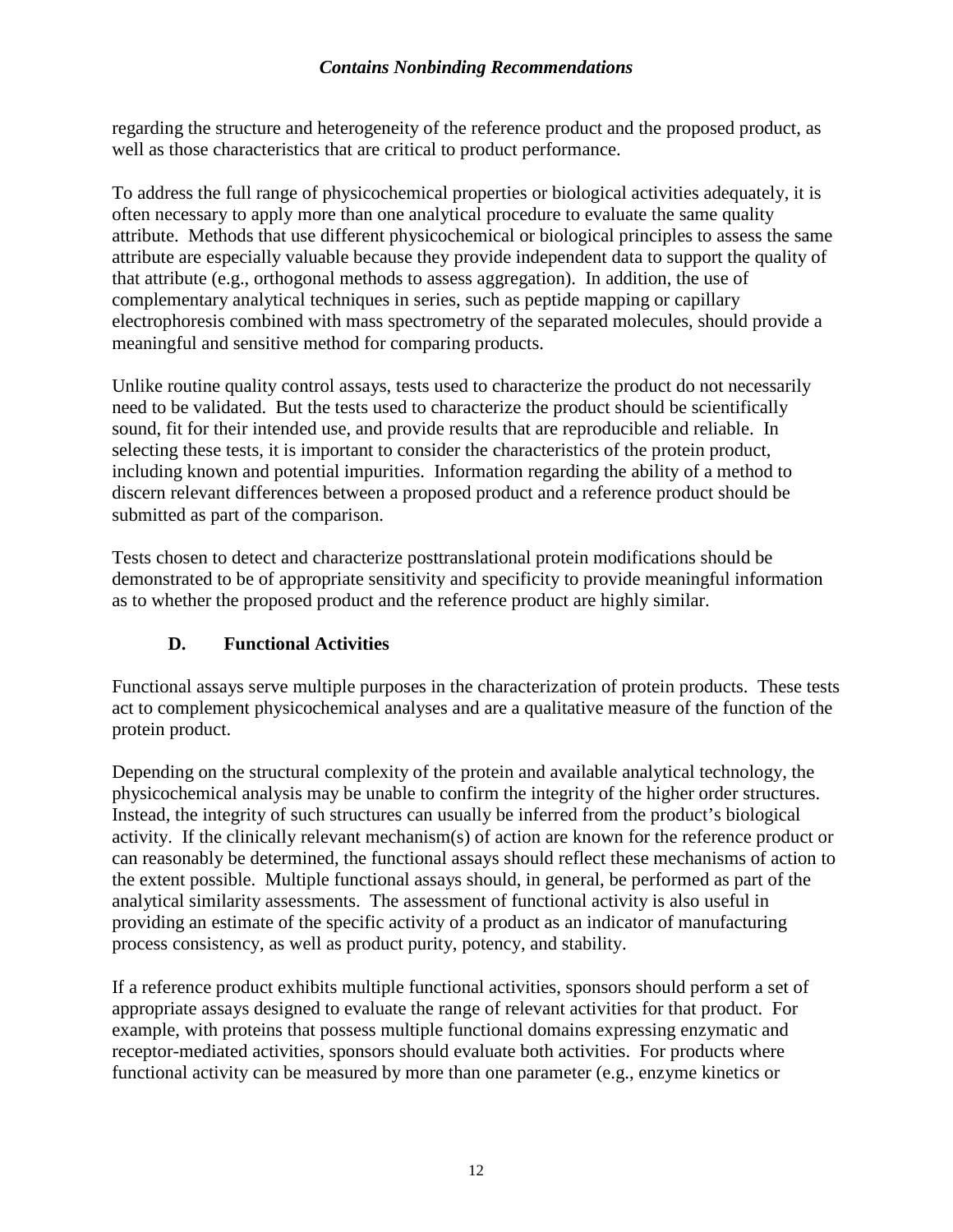interactions with blood clotting factors), the comparative characterization of each parameter between products should be assessed.

The sponsor should recognize the potential limitations of some types of functional assays, such as high variability, that might preclude detection of small but significant differences between the proposed product and the reference product. Because a highly variable assay may not provide a meaningful assessment as to whether the proposed product is highly similar to the reference product, sponsors are encouraged to develop assays that are less variable and are sensitive to changes in the functional activities of the product. In addition, in vitro bioactivity assays may not fully reflect the clinical activity of the protein. For example, these assays generally do not predict the bioavailability (pharmacokinetics and biodistribution) of the product, which can affect pharmacodynamics and clinical performance. Also, bioavailability can be dramatically altered by subtle differences in glycoform distribution or other posttranslational modifications. Thus, these limitations should be taken into account when assessing the robustness of the quality of data supporting biosimilarity and the need for additional information that may address residual uncertainties. Finally, functional assays are important in assessing the occurrence of neutralizing antibodies in nonclinical and clinical studies.

#### **E. Receptor Binding and Immunochemical Properties**

When binding or immunochemical properties are part of the activity attributed to the protein product, analytical tests should be performed to characterize the proposed product in terms of these specific properties, (e.g., if binding to a receptor is inherent to protein function, this property should be measured and used in comparative studies) (see ICH Q6B for additional details). Various methods such as surface plasmon resonance, microcalorimetry, or classical Scatchard analysis can provide information on the kinetics and thermodynamics of binding. Such information can be related to the functional activity and characterization of the proposed product's higher order structure.

#### **F. Impurities**

The sponsor should characterize**,** identify, and quantify impurities in the proposed product and the reference product, to the extent feasible.[19](#page-15-0)A risk-based assessment should be performed on any differences in process-related impurities identified between the proposed product and the reference product. If a comparative physicochemical analysis reveals comparable productrelated impurities at similar levels between the two products, pharmacological/toxicological studies to characterize potential biological effects of specific impurities may not be necessary. However, if the manufacturing process used to produce the proposed product introduces different impurities or higher levels of impurities than those present in the reference product, additional pharmacological/toxicological or other studies may be necessary. As discussed in the ICH guidance for industry *S6(R1*) *Preclinical Safety Evaluation of Biotechnology-Derived* 

<span id="page-15-0"></span><sup>&</sup>lt;sup>19</sup> The use of the terms *product*- and *process-related impurities* is consistent with their use and meaning in ICH Q6B.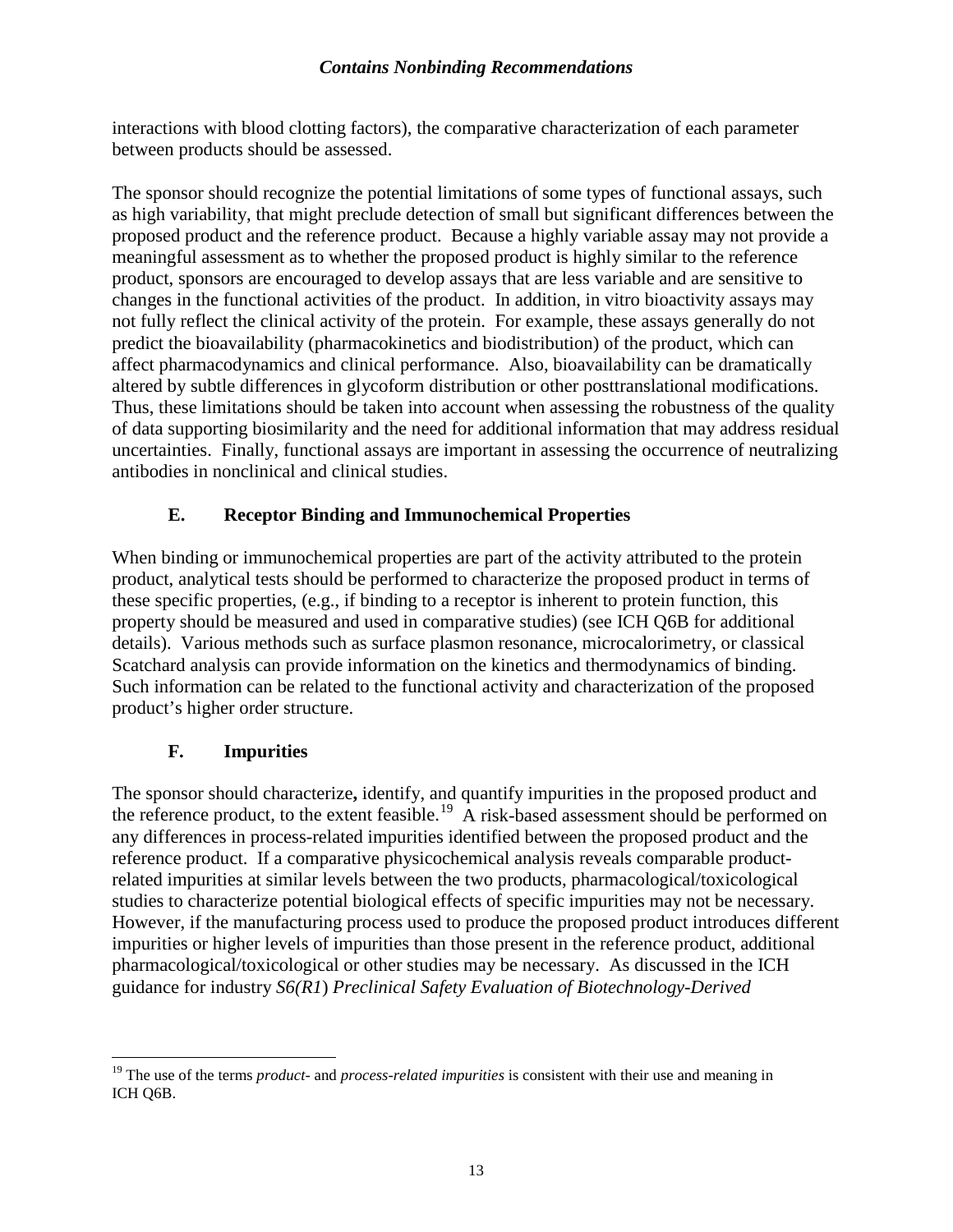*Pharmaceuticals*, "[i]t is preferable to rely on purification processes to remove impurities . . . rather than to establish a preclinical testing program for their qualification."<sup>[20](#page-16-0)</sup>

Process-related impurities arising from cell substrates (e.g., host cell DNA, host cell proteins), cell culture components (e.g., antibiotics, media components), and downstream processing steps (e.g., reagents, residual solvents, leachables, endotoxin, bioburden) should be evaluated. The process-related impurities in the proposed product are not expected to match those observed in the reference product. However, process-related impurities in the proposed product should be assessed side by side with the impurities in the reference product. The potential impact of the differences in the impurity profile upon safety should be addressed and supported by appropriate data. FDA will apply a product-specific evaluation approach toward differences in impurities between the proposed product and the US-licensed reference product and consider and evaluate the sponsor's assessment of the potential impact of these differences for biosimilar products. In all cases, the chosen analytical procedures should be adequate to detect, identify, and accurately quantify biologically significant levels of impurities (see the ICH guidance for industry *Q2B Validation of Analytical Procedures: Methodology*). In particular, results of immunological methods used to detect host cell proteins depend on the assay reagents and the cell substrate used. Such assays should be validated using the product cell substrate and orthogonal methodologies to ensure accuracy and sensitivity. This should be done across both products to the extent relevant and feasible. $^{21}$  $^{21}$  $^{21}$ 

The safety of the proposed product, as with any biological product, with regard to adventitious agents or endogenous viral contamination, should be ensured by screening critical raw materials and confirmation of robust virus removal and inactivation achieved by the manufacturing process (see the ICH guidance for industry *Q5A Viral Safety Evaluation of Biotechnology Products Derived From Cell Lines of Human or Animal Origin*).

#### **G. Reference Product and Reference Standards**

A thorough physicochemical and biological assessment of the reference product should provide a base of information from which to develop the proposed product and justify reliance on certain existing scientific knowledge about the reference product. Sufficient evidence that the proposed product is highly similar to the reference product must be provided in an appropriate time frame to support a selective and targeted approach in early product development (e.g., selected animal studies and/or additional clinical studies). $^{22}$  $^{22}$  $^{22}$ 

The analytical similarity assessment submitted with the marketing application should support the demonstration of biosimilarity of the proposed product used in principal clinical study(ies), as well as the proposed commercial product, to the reference product. The biosimilar marketing application should include a thorough analytical comparison between the proposed product and a

<span id="page-16-0"></span><sup>&</sup>lt;sup>20</sup> See ICH S6(R1), page 2.

<span id="page-16-1"></span> $21$  This may be limited by the availability of high levels of reference product host cell proteins or differences in product and reference substrate.

<span id="page-16-2"></span> $22$  See 21 CFR 312.23 for IND application content and format.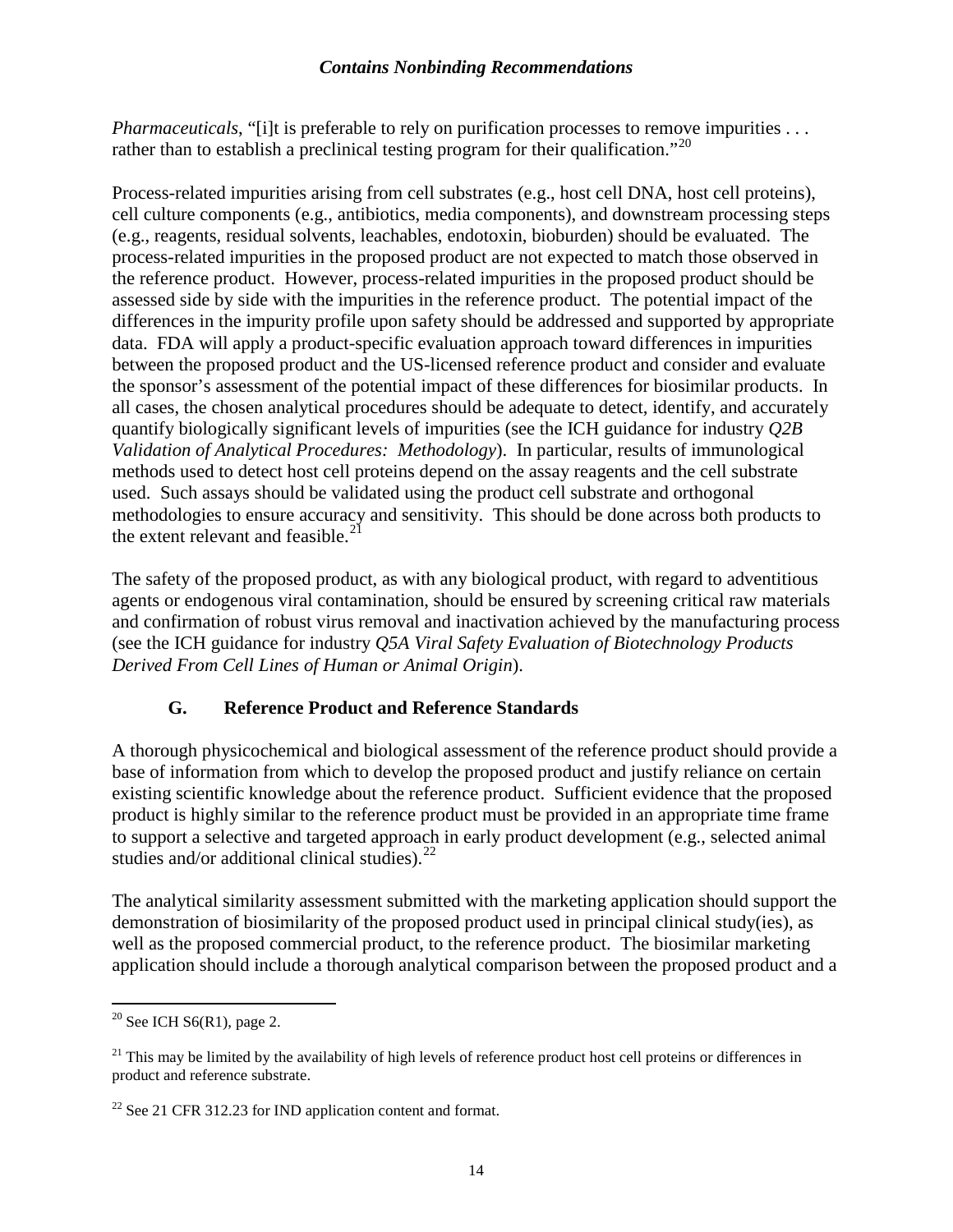single reference product previously licensed by FDA. As stated above in section V.B, a sponsor considering manufacturing changes after completing the initial analytical similarity assessment or after completing clinical studies intended to support a 351(k) application may need to conduct additional analytical similarity studies. The nature and extent of the changes may determine the extent of these additional similarity studies.

If the drug substance has been extracted from the reference product to assess analytical similarity, the sponsor should describe the extraction procedure and provide support that the procedure itself does not alter relevant product quality attributes.This undertaking would include consideration for alteration or loss of the desired products and impurities and relevant product-related substances, and it should include appropriate controls to ensure that the relevant product characteristics of the reference product are not significantly altered by the extraction procedure.

If there is a suitable, publicly available, and well-established reference standard for the protein, a physicochemical and/or functional comparison of the proposed product with this standard may also provide useful information. Although studies with such a reference standard may be useful, they do not satisfy the BPCI Act's requirement to demonstrate the biosimilarity of the proposed product to the U.S.-licensed reference product. For example, if an international standard for calibration of potency is available, a comparison of the relative potency of the proposed product with this potency standard should be performed. As recommended in ICH Q6B, an in-house reference standard(s) should always be qualified and used for control of the manufacturing process and product.

In summary, analytical studies carried out to support the approval of a proposed product should not focus solely on the characterization of the proposed product in isolation. Rather, these studies should be part of a broad comparison that includes, but is not limited to, the proposed product, the reference product, applicable reference standards, and consideration of relevant publicly available information.

#### **H. Finished Drug Product**

Product characterization studies should be performed on the most downstream intermediate best suited for the analytical procedures used. The attributes evaluated should be stable through any further processing steps. For these reasons, characterization studies are often performed on a bulk drug substance.<sup>23</sup> However, if a bulk drug substance is reformulated and/or exposed to new materials in the finished dosage form, the impact of these changes should be considered. Whenever possible, if the finished drug product is best suited for a particular analysis, the sponsors should analyze the finished drug product. The characterization should compare the proposed finished product and the finished reference product. If an analytical method more sensitively detects specific attributes in the drug substance but the attributes it measures are critical and/or may change during manufacture of the finished drug product, comparative characterization may be called for on both the extracted protein and the finished drug product.

<span id="page-17-0"></span><sup>&</sup>lt;sup>23</sup> See 21 CFR 207.3.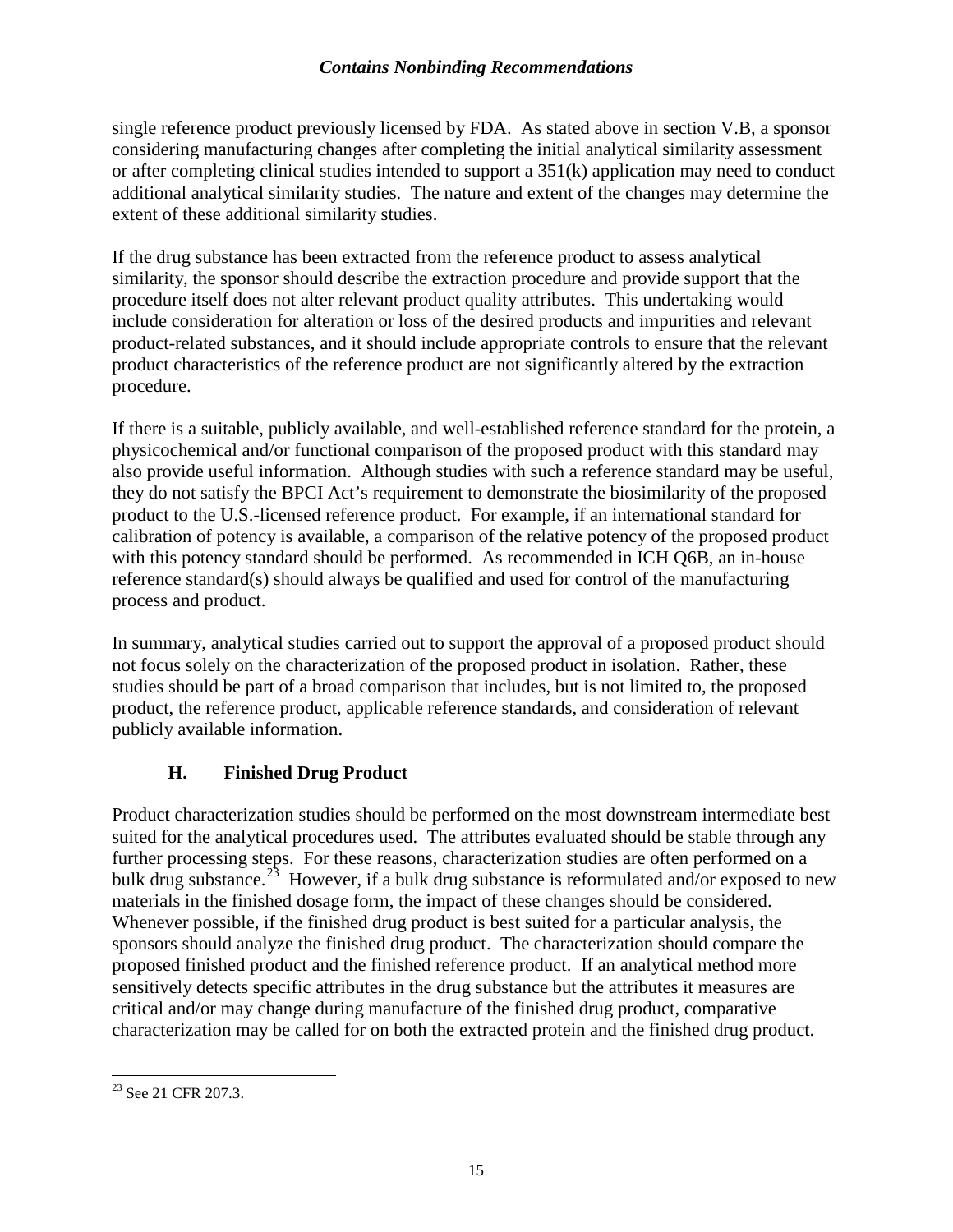Sponsors should clearly identify excipients used in the proposed product that differ from those in the reference product. The acceptability of the type, nature, and extent of any differences between the proposed finished product and the finished reference product should be evaluated and supported by appropriate data and rationale. Additionally, different excipients in the proposed product should be supported by existing toxicology data for the excipient or by additional toxicity studies with the formulation of the proposed product**.** Excipient interactions as well as direct toxicities should be considered. Proteins are very sensitive to their environment. Therefore, differences in excipients or primary packaging may affect product stability and/or clinical performance. Differences in formulation and primary packaging<sup>[24](#page-18-0)</sup> between the proposed product and the reference product are among the factors that may affect whether or how subsequent clinical studies may take a selective and targeted approach.<sup>[25](#page-18-1)</sup>

#### **I. Stability**

As part of an appropriate physicochemical and functional comparison of the stability profile of the proposed product with that of the reference product, accelerated and stress stability studies, as well as forced degradation studies, should be used to establish degradation profiles and to provide a direct comparison of the proposed product with the reference product. These comparative studies should be conducted under multiple stress conditions (e.g., high temperature, freeze thaw, light exposure, and agitation) that can cause incremental product degradation over a defined time period**.** Results of these studies may reveal product differences that warrant additional evaluations and also identify conditions under which additional controls should be employed in manufacturing and storage (see ICH guidances for industry *Q5C Quality of Biotechnological Products: Stability Testing of Biotechnological/Biological Products* and *Q1A(R2) Stability Testing of New Drug Substances and Products*). Sufficient real time, real condition stability data from the proposed product should be provided to support the proposed shelf life.

#### **VI. CONCLUSION**

The foundation for an assessment and demonstration of biosimilarity between a proposed product and its reference product includes analytical studies that demonstrate that the proposed product is highly similar to the reference product notwithstanding minor differences in clinically inactive components. The demonstration that the proposed product is highly similar to the reference product involves robust characterization of the proposed product, including comparative physicochemical and functional studies with the reference product. The information gained from these studies is critical to the overall product assessment that, as a scientific matter, is necessary for the development of a proposed product as a biosimilar. In addition, a  $351(k)$ application for a proposed product must contain, among other things, information demonstrating biosimilarity based on data derived from animal studies (including the assessment of toxicity) and a clinical study or studies (including the assessment of immunogenicity and

<span id="page-18-0"></span> <sup>24</sup> See *ICH Q8(R2) Pharmaceutical Development.*

<span id="page-18-1"></span><sup>25</sup> For more discussion on *selected and targeted approaches*, please refer to the guidance for industry *Scientific Considerations in Demonstrating Biosimilarity to a Reference Product*.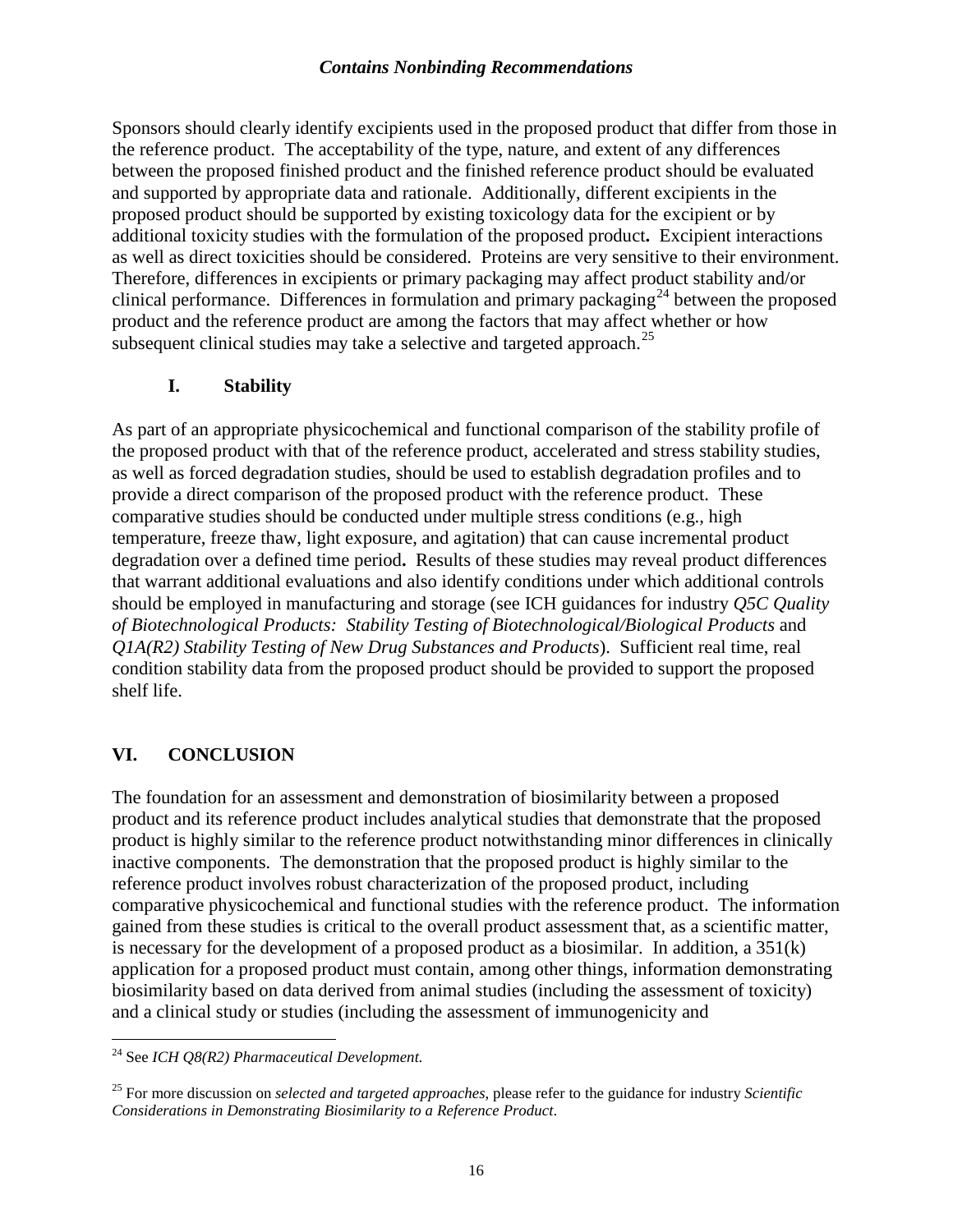pharmacokinetics or pharmacodynamics), unless the Agency determines that an element is unnecessary in a particular  $351(k)$  application.<sup>[26](#page-19-0)</sup> The ability to discern and understand the impact of relevant analytical differences between the proposed product and its reference product will depend on the available analytical technology and complexity of the product. Any information regarding differences between the proposed product and the reference product should be considered to determine whether the statutory standard for biosimilarity can be met.

#### **VII. RELEVANT GUIDANCES**

The following guidance documents may be relevant to sponsors developing or considering development of a biosimilar product candidate. All Agency guidance documents are available on FDA's Web page [\(http://www.fda.gov/RegulatoryInformation/Guidances/default.htm\)](http://www.fda.gov/RegulatoryInformation/Guidances/default.htm).

- *1.* Guidance for industry *Scientific Considerations in Demonstrating Biosimilarity to a Reference Product*
- *2.* Guidance for industry *Biosimilars: Questions and Answers Regarding Implementation of the Biologics Price Competition and Innovation Act of 2009*
- 3. Guidance for industry *Biosimilars: Additional Questions and Answers Regarding Implementation of the Biologics Price Competition and Innovation Act of 2009*
- *4.* Guidance for industry *Formal Meetings Between the FDA and Biosimilar Biological Product Sponsors or Applicants*
- 5. Guidance for industry *Clinical Pharmacology Data to Support a Demonstration of Biosimilarity to a Reference Product*
- *6. Demonstration of Comparability of Human Biological Products, Including Therapeutic Biotechnology-Derived Products*
- *7. Points to Consider in the Manufacture and Testing of Monoclonal Antibody Products for Human Use*
- *8.* Guidance for industry for the *Submission of Chemistry, Manufacturing, and Controls Information for a Therapeutic Recombinant DNA-Derived Product or a Monoclonal Antibody Product for In Vivo Use*
- *9.* Guidance for industry *Cooperative Manufacturing Arrangements for Licensed Biologics*
- *10.* ICH guidance for industry *M4Q: The CTD —Quality* (ICH M4Q)

<span id="page-19-0"></span><sup>&</sup>lt;sup>26</sup> Section 7002(a)(2) of the Affordable Care Act, adding section  $351(k)(2)(A)(i)(I)$  of the PHS Act.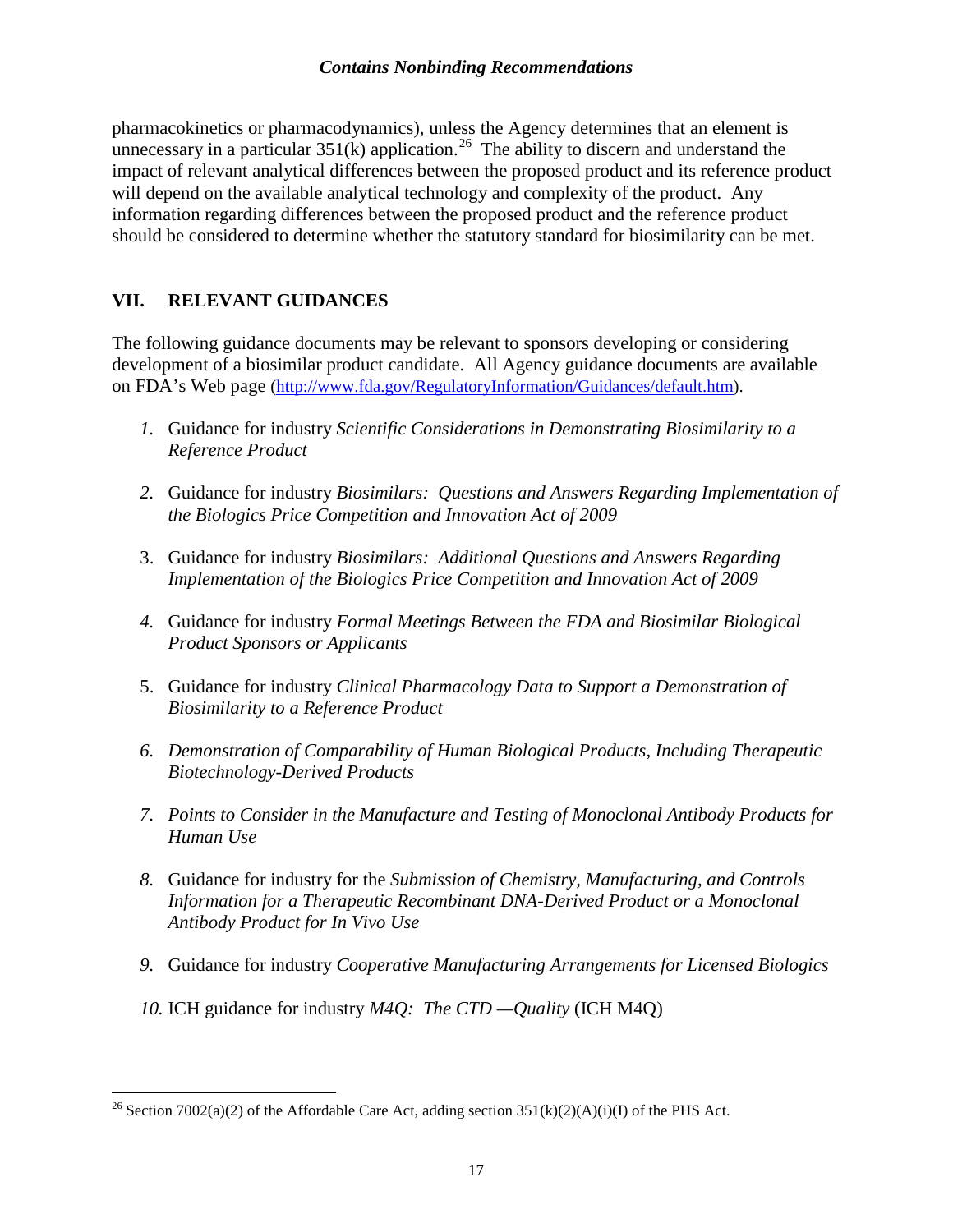- *11.* ICH guidance for industry *Q1A(R2) Stability Testing of New Drug Substances and Products* (ICH Q1A(R2)
- *12.* ICH guidance for industry *Q2(R1) Validation of Analytical Procedures: Text and Methodology* (ICH Q2(R1)
- *13.* ICH guidance for industry *Q2B Validation of Analytical Procedures: Methodology* (ICH Q2B)
- *14.* ICH guidance for industry *Q3A Impurities in New Drug Substances* (ICH Q3A)
- *15.* ICH guidance for industry *Q5A Viral Safety Evaluation of Biotechnology Products Derived from Cell Lines of Human or Animal Origin* (ICH Q5A)
- *16.* ICH guidance for industry *Quality of Biotechnological Products: Analysis of the Expression Construct in Cells Used for Production of r-DNA Derived Protein Products* (ICH Q5B)
- *17.* ICH guidance for industry *Quality of Biotechnological Products: Stability Testing of Biotechnological/Biological Products* (ICH Q5C)
- *18.* ICH guidance for industry *Q5D Quality of Biotechnological/Biological Products: Derivation and Characterization of Cell Substrates Used for Production of Biotechnological/Biological Products* (ICH Q5D)
- *19.* ICH guidance for industry *Q5E Comparability of Biotechnological/Biological Products Subject to Changes in Their Manufacturing Process* (ICH Q5E)
- *20.* ICH guidance for industry *Q6B Specifications: Test Procedures and Acceptance Criteria for Biotechnological/Biological Products* (ICH Q6B)
- *21.* ICH guidance for industry *Q7(A) Good Manufacturing Practice Guidance for Active Pharmaceutical Ingredients* (ICH Q7A)
- *22.* ICH guidance for industry *Q8(R2) Pharmaceutical Development* (ICH Q8(R2))
- *23.* ICH guidance for industry *Q9 Quality Risk Management* (ICH Q9)
- *24.* ICH guidance for industry *Q10 Pharmaceutical Quality System* (ICH Q10)
- *25.* ICH guidance for industry *Q11 Development and Manufacture of Drug Substances* (ICH Q11)
- *26.* ICH guidance for industry *S6(R1) Preclinical Safety Evaluation of Biotechnology-Derived Pharmaceuticals* (ICH S6(R1))